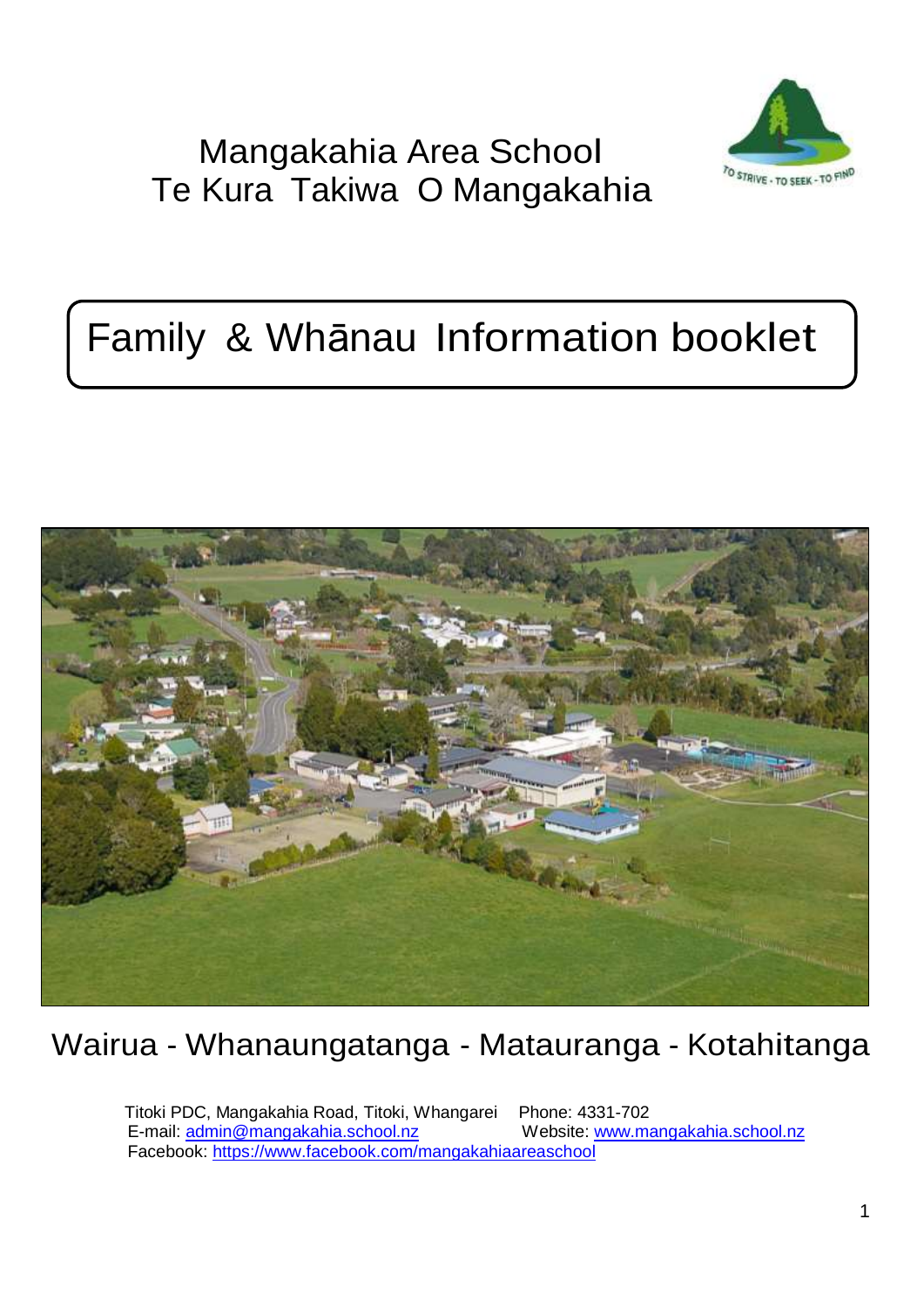# **Contents**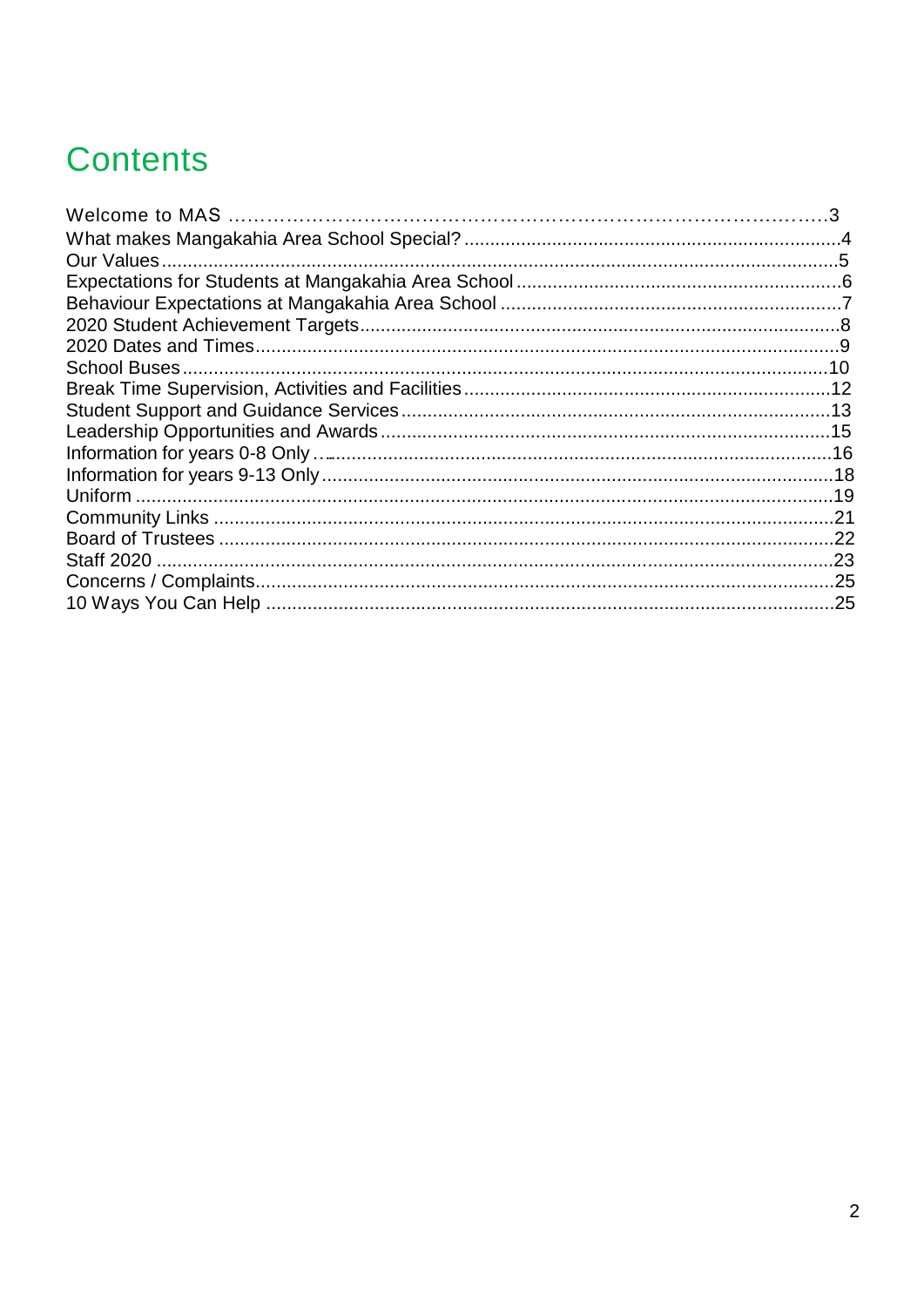## Welcome to Mangakahia Area School





Thank you for choosing Mangakahia Area School in which to enrol your son, daughter or family member. We trust that your association with our school will be a long, positive and happy one. My staff and I look forward to working closely with you and your family/Whānau.

This booklet gives you information about our school that each family needs to know. Please take time to read it together, and should questions arise please do not hesitate to contact the school.

Together we are embarking upon a learning journey. The best outcomes come when the School, family/Whānau and Student strive to build strong meaningful relationships and seek to provide the best possible learning opportunities for each and every one of our students. Good communication between home and school is vital. If you have concerns please ring straight away - in the first instance the teacher or Dean, or for serious matters directly to a Senior Manager or me. If we have concerns, we will contact you straightaway.

I strongly urge you to come along to as many of our school events and occasions as you are able. Everyone at Mangakahia Area School wants to create a place where all members of its community feel welcome and comfortable. So don't be shy, and visit us often.

A good way to keep up with what is happening at school is to read the monthly newsletter and visit the school website. The school newsletter goes home in student's bags each month, so please ask for them when the students get home. The newsletter features all sorts of news – student success, feedback on school events, events coming up, Board of Trustees and community news. If you would like your newsletter emailed to you, please provide your email address to the Office.

In closing, I look forward to getting to know you, and most of all observing your son, daughter or family member's learning and success at Mangakahia Area School.

Kind regards

**Phil Reynolds Principal**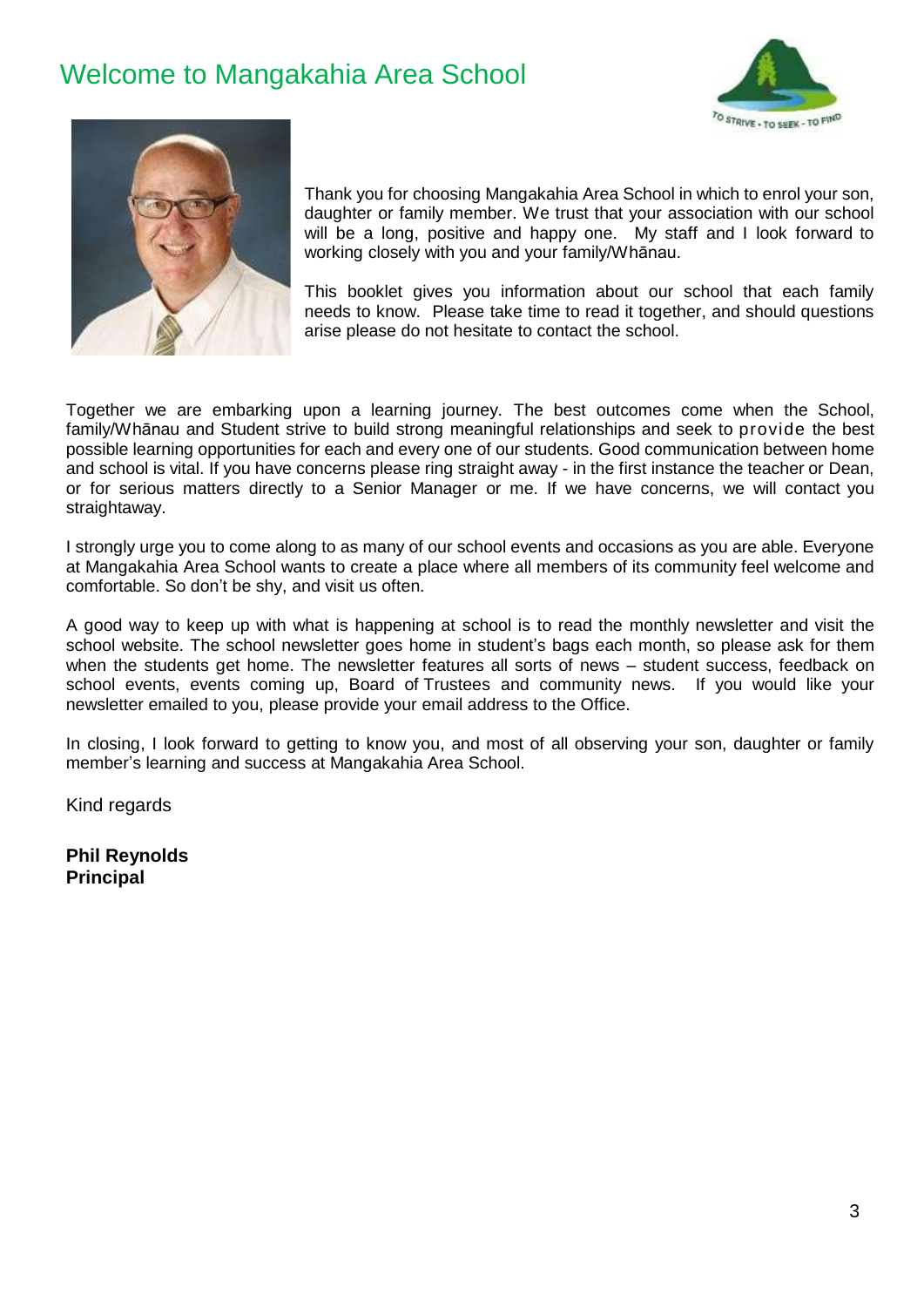## What makes Mangakahia Area School Special?

We are a small area school focused on serving our families and surrounding rural community. What does this mean? Being a small area school we deliver smooth-flowing seamless education from Yr0 up to and including Yr13. Unlike many schools, we have the benefit of building a close working relationship with our students and their family/Whānau which spans their entire primary and secondary education. This means that the school knows the student and their family/Whānau really well, and is therefore in the best position to provide educational opportunities and support. Furthermore small class sizes mean there is a lot of individual attention.

In terms of being family orientated, this means that we are open, inclusive and supportive of families/Whānau. We see family/Whānau as instrumental in all we do, from our decision making processes right down to what we do day by day in our classrooms.

We are a rural school**.** Our students get to enjoy many opportunities that 'city kids' miss out on. *Show Day*  is a highlight each year, where amongst the fun of a country fair, our students can gain prizes and ribbons for many different sorts of animals, livestock and static displays such as sand castles and scarecrows!

Mangakahia Area School is a community school. On our school grounds there is a purpose-built, wellorganised and busy community Playcentre. Everyone in our community can use our vibrant and well-stocked Community Library, as well as our modern gymnasium (full size basketball, badminton, netball courts), 2 pools, astroturf courts, and fitness trail. Mangakahia Area School also hosts **He Matariki School for Teen Parents** (which is based in Whangarei).

At Mangakahia Area School we not only teach but practice environmental sustainability. Mangakahia is an Enviro-School Green-Gold Award holder - the first school in Northland to hold this award. We offer both junior and senior students Education for Sustainability, as a course subject. We are self-sufficient in terms of water and carry out a full recycling programme throughout the kura, we are also a Schoolgen School, having a number of solar panels generating electricity for us.

Finally, we are a Google School progressing toward an e-learning environment. The school is fully cabled and connected – we have UFB (ultra-fast band) and we have several classrooms with one-to-one devices (Chromebooks). We have two computer suites, one for secondary students and one for primary students – pods in the library and staffroom area, and two to four computers in each classroom. Computers are mainly 'thin clients' – screen and keyboard units that run off the school network and servers. The network is strictly controlled, firewalled and cyber-safe.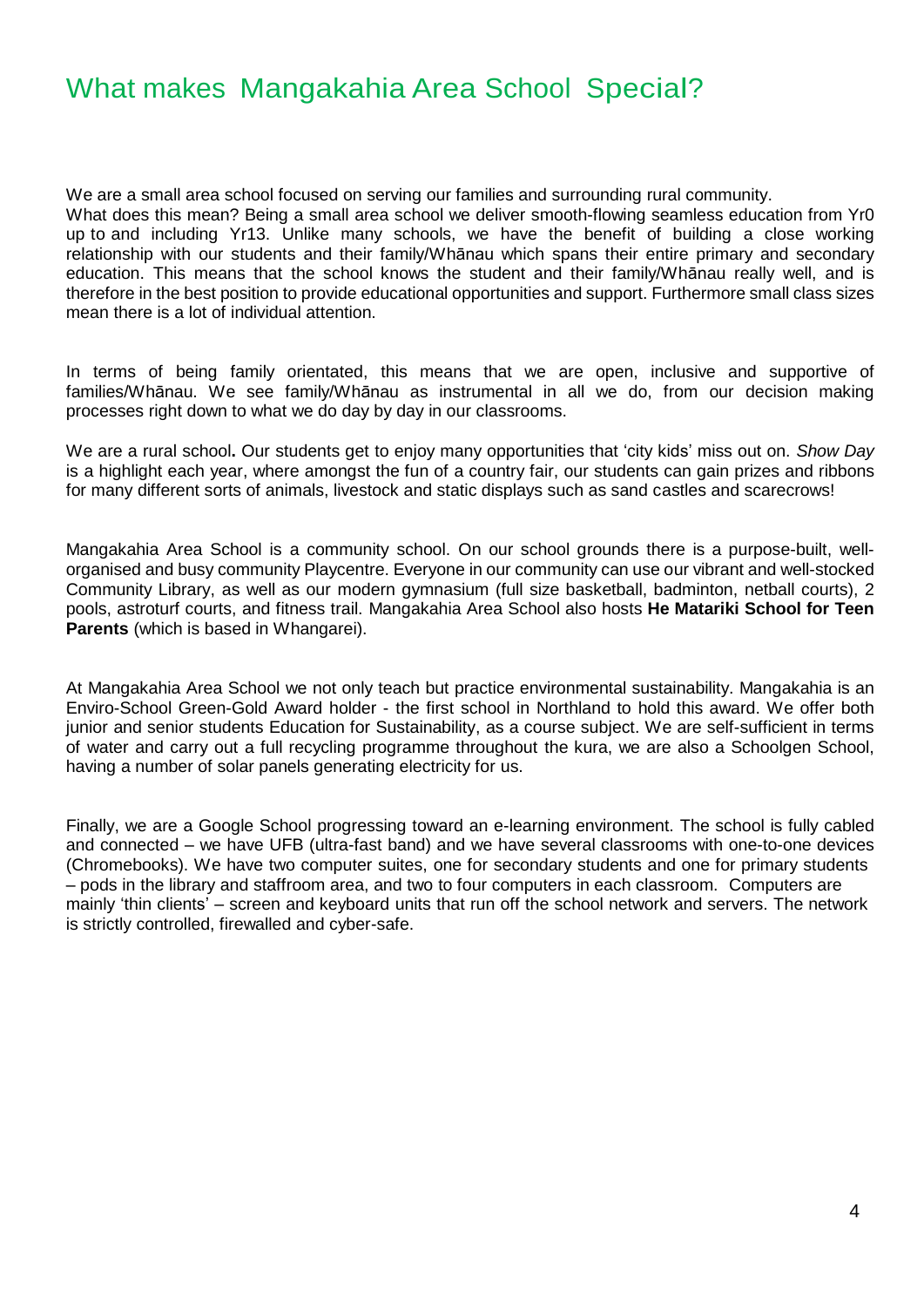## Our Values

## Matauranga/School Education

Valuing excellence, innovation, inquiry and curiosity

## Kotahitanga/School Unity

Valuing integrity and respect



## Wairua/School Spirit

Valuing community sustainability

Whanaungatanga/School Family

Valuing diversity and equality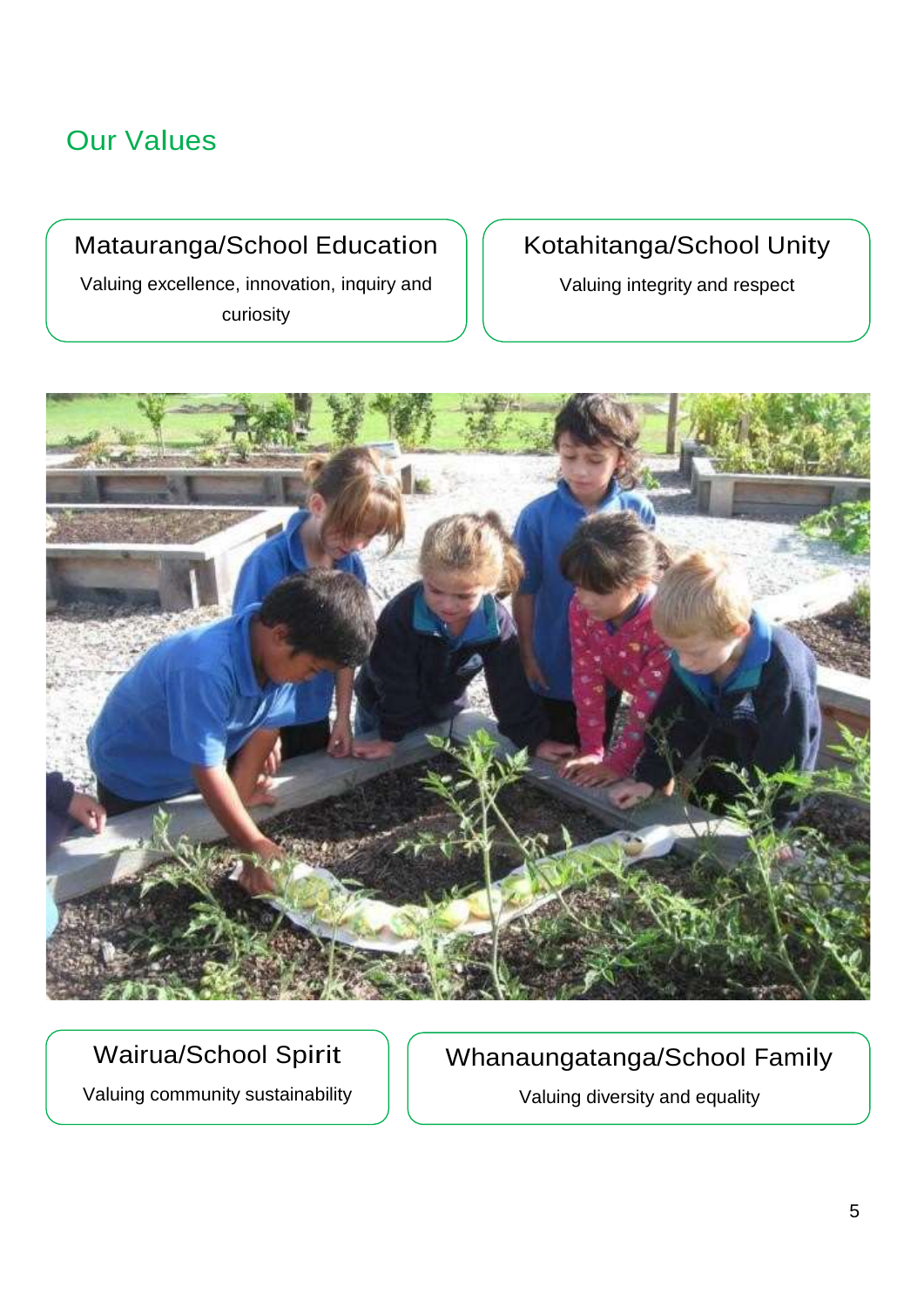## Expectations for Students at Mangakahia Area School

When a student joins our kura, they pledge the following:

#### As a student of Mangakahia Area School I will

Be good to people

Look after my body, mind, heart and spirit

Look after the school's property and belongings

Wear my uniform with pride

- Strive Work hard
	- Try my best
	- Aim high

## The expectations unpacked

Our school is a health-promoting, restorative and secure place for respectful, responsible, and safe teaching and learning.

#### *We require that students*

- 1. Respect themselves, all other people, and the environment around them, treat them with care
- 2. Respect the school and its rules and expectations
- 3. Attend school all the time (a minimum of 95% attendance)
- 4. Get to every class on-time ready to learn
- 5. Wear their correct school uniform with pride

#### *For your son or daughter's safety we ask that*

- Parents dropping students off at school do so in the side carpark entrance (never across the road)
- Bus students obey the driver failure do so can result in the student being permanently refused transport by the bus owner – this is the owner's legal right
- Parents notify the school of an absence by 9am and send a note on the child's return
- Parents collecting students during school hours sign them out through the office
- Students sign in if late and sign out if going off-site, in case of emergency bells, to track whereabouts
- Students do not cross the road to the Titoki Store before, during or after school (parents who need items from the shop write a note for the school office, who will deal with it)
- Year 12-13 students may drive motor vehicles to school *only* with prior consent of the Principal, including approval to transport another student. Student drivers are expected to comply with the law in regard to all matters related to the use of a private motor vehicle especially conditions applicable to those on restricted licences.

#### **Please note**

- The school accepts no responsibility for the loss of, or damage to, personal property brought to school e.g. phones, devices non-uniform clothes and shoes, watches, calculators, IPod, musical instruments
- these are the absolute responsibility of individual owners. Please note all is theft reported to Police.
- Students pay for the replacement or repair of anything they damage or break including windows, books, desk tops and other school furniture, and school walls (graffiti)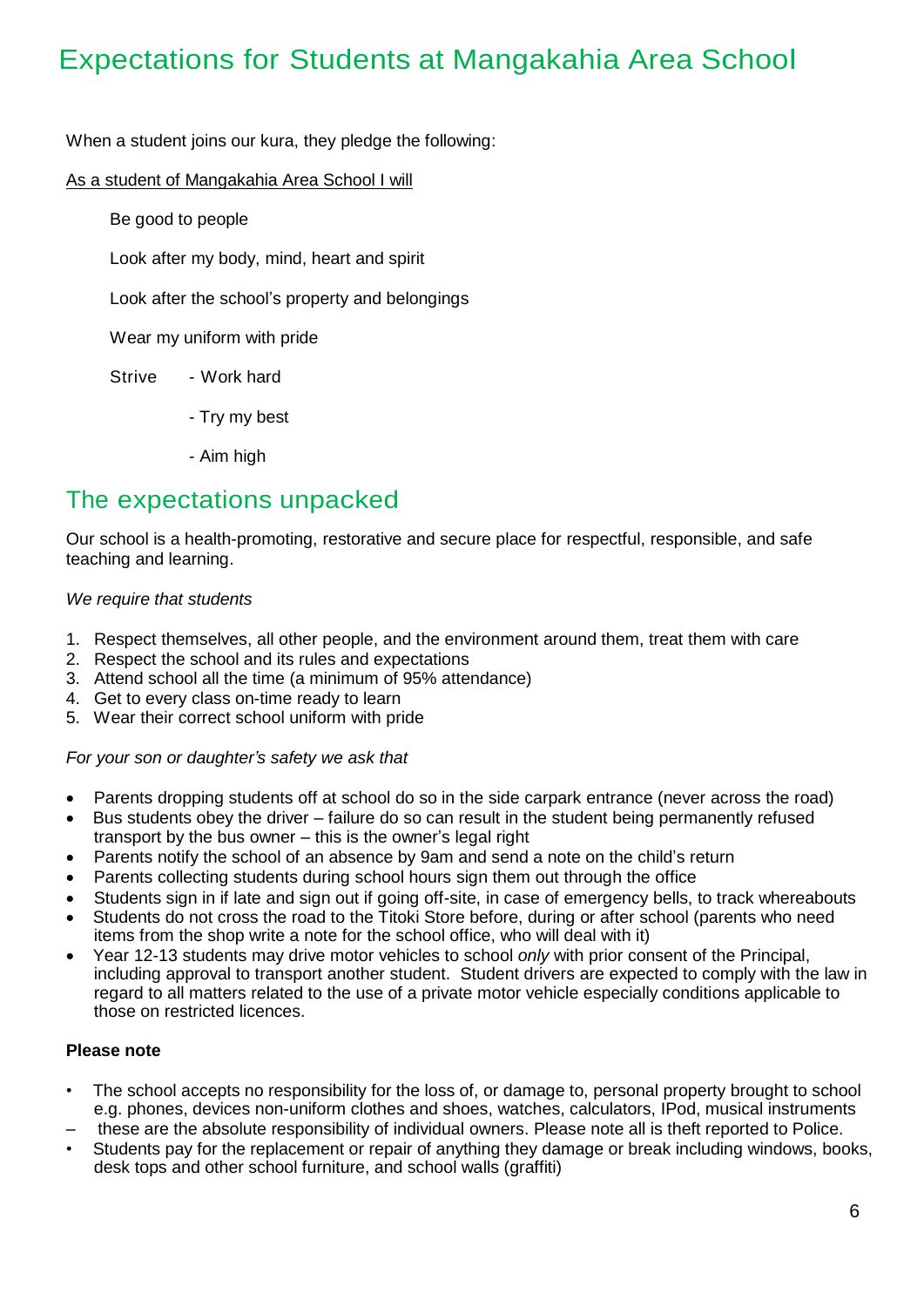## Behaviour Expectations for Students at Mangakahia Area School

Mangakahia Area School operate a restorative behaviour management system in order to create a harmonious learning environment where pupils are able to self-regulate their own behaviour and learning.

The restorative approach has been very effective in improving learning and behaviour in primary and secondary settings.

We encourage our students to respect each other by listening to the opinions of others and learning to value them*,* to take responsibility for their actions, and to develop the necessary skills to identify solutions that may repair harm and ensure behaviours are not repeated.

We also help students to work through a supportive process that aims to problem solve and allow them to remain in mainstream education.

Questions we may ask students about their behaviour

- Can you explain what happened?
- How did it happen?
- How did you act in this situation?
- Who do you think has been affected by this?
- How were they affected?
- How were you affected?
- What needs to happen to make things right?
- If the same situation happens again, what could you do differently?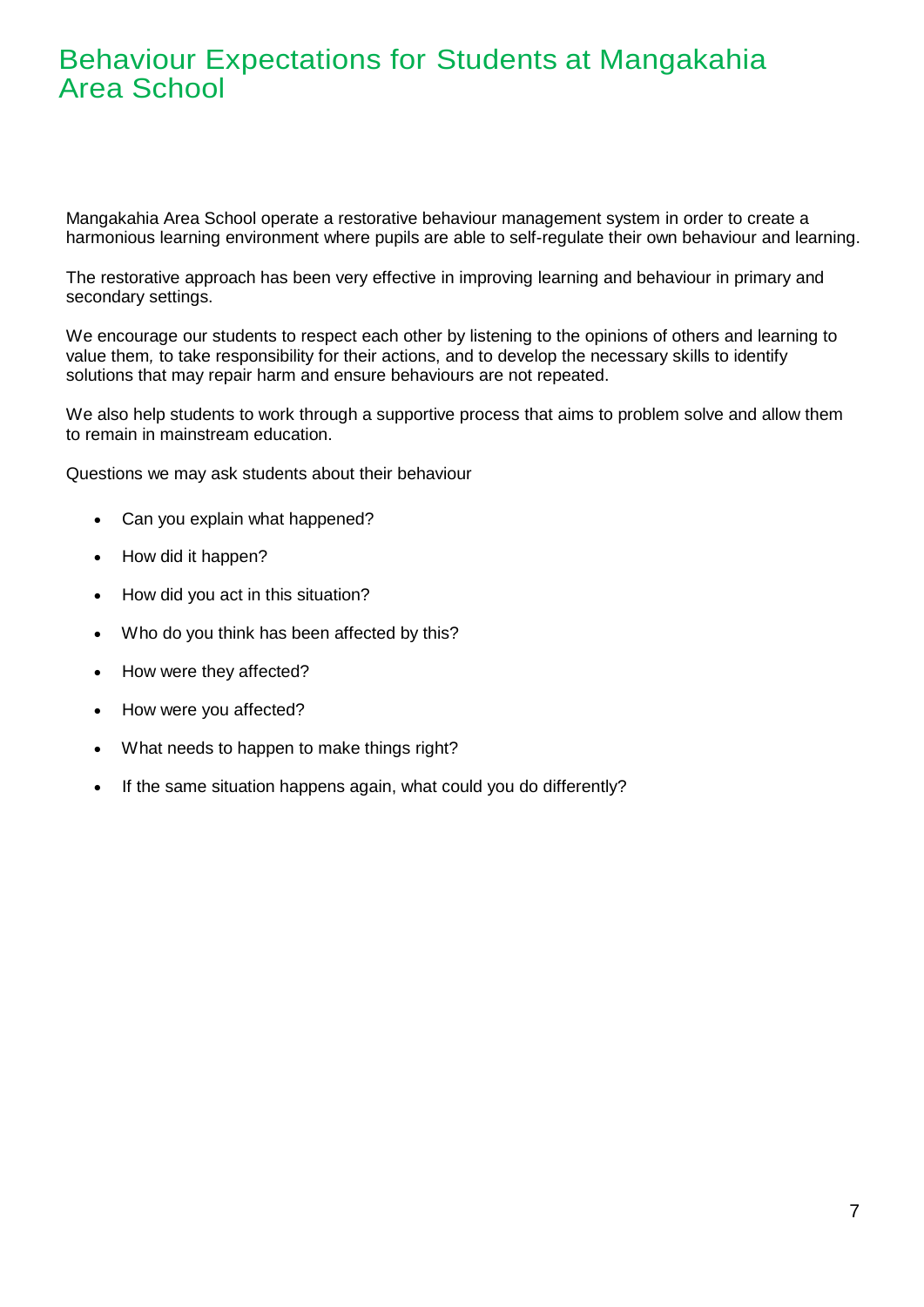## 2020 Student Achievement Targets

#### **Y0-8 Targets**

- Enable students working well below (i.e. 2 years or one curriculum level below) the National Standard to make sufficient progress towards achieving within the expected Standard
- Enable all students to continue to engage in learning and achieving educational success, including meeting the National Standards

### **Y0-10 Targets**

- Enable all students work close to, at, or above literacy and numeracy curriculum Level 5 by end Y10
- Enable Maori students to continue to achieve success commensurate with non-Maori students
- Enable all students to continue to engage in learning and achieve educational success

#### **Y11-13 Targets**

- Enable Y11 students to achieve NCEA Level 1 at a level at or above national averages
- Enable Y12-13 students to achieve across NCEA Levels 2 to 3 at or above national averages
- Enable Maori students to achieve UE to the same degree as non-Maori students
- Enable all Y12-13 students leave the school with NCEA Level 2 and UE as per national expectations

#### **School-Wide Focus Areas**

**Maori achieving as Maori** working with families to meet whanau goals and aspirations **Restorative Practices** working with students to build respect, responsibility and resilience **Digital Technologies** working with students towards becoming successful and safe digital citizens **Sustainable Practices** working with students to minimise waste, grow and maintain edible foods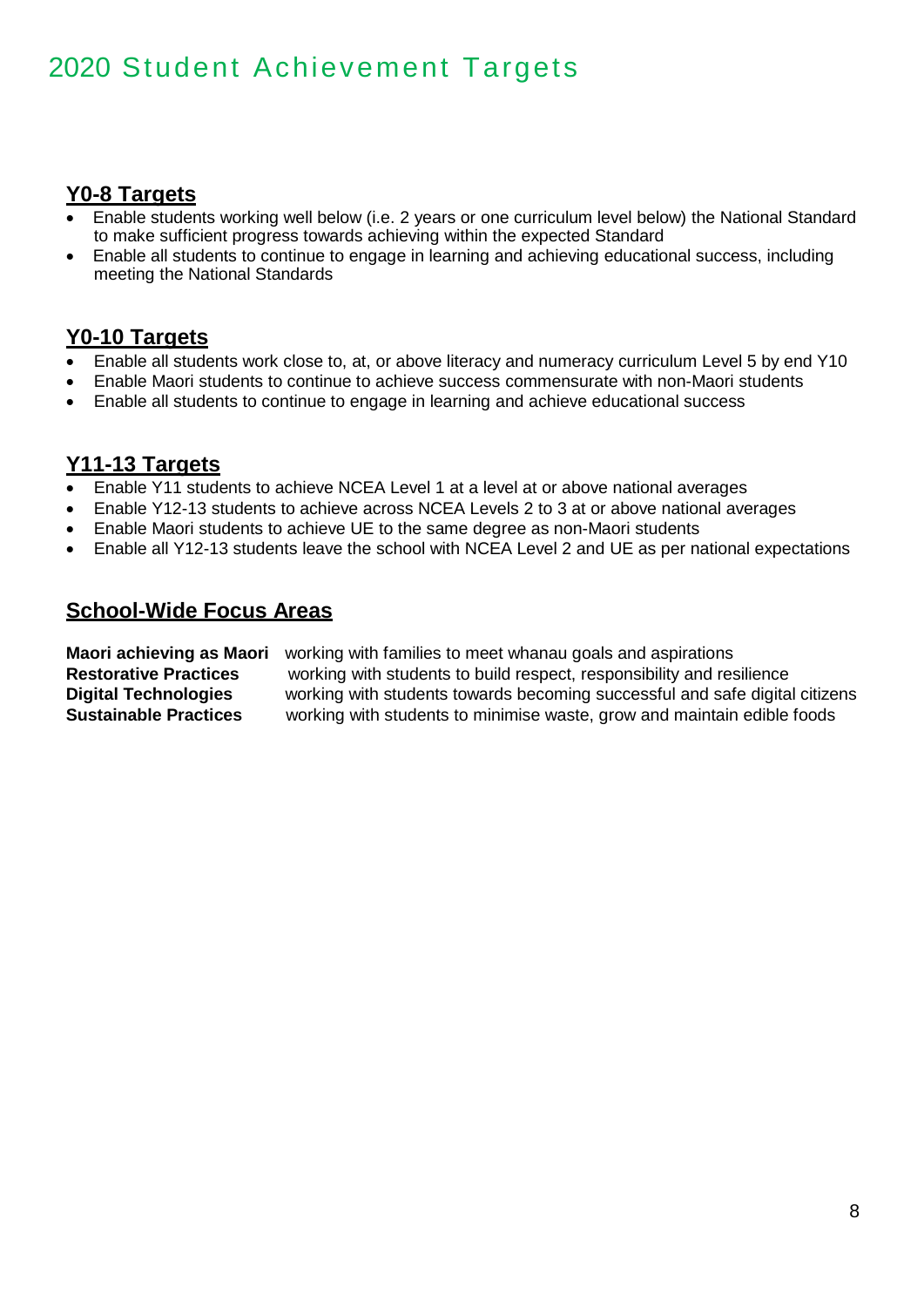## 2020 Dates and Times Achievement Targets

### **Term Dates**

#### **TERM 1**

| Start: | Tuesday 28 <sup>th</sup> Jan Years 0-9      |
|--------|---------------------------------------------|
|        | Wednesday 29th Jan, Whole School            |
|        | Wednesday 6 <sup>th</sup> Feb Waitangi Day  |
|        | Friday 10 <sup>th</sup> April Good Friday   |
|        | Monday 13 <sup>th</sup> April Easter Monday |
| End:   | Thursday 9 <sup>th</sup> April              |

#### **TERM 2**

| Start: | Monday 28 <sup>th</sup> April                |
|--------|----------------------------------------------|
|        | Queen's Birthday Monday 1 <sup>st</sup> June |
| End:   | Friday 3 <sup>rd</sup> July                  |

#### **TERM 3**

Start: Monday 20<sup>th</sup> July End: Friday 25<sup>th</sup> September

#### **TERM 4**

| Start: | Monday 12 <sup>th</sup> October  |
|--------|----------------------------------|
|        | Labour Day Monday 26th October   |
| End:   | Tuesday 8 <sup>th</sup> December |

### **Special Events**

- **Term 1** Start of year Powhiri, School Swimming Sports, Athletics Day, Tai Tokerau Festival
- **Term 2** Area School Sports
- **Term 3** Matariki,
- **Term 4** Show Day, Junior Cultural Festival and Prize giving

Please find our more detailed School Calendar on our website: [www.mangakahia.school.nz](http://www.mangakahia.school.nz/)

### **School Day**

| 7.30 am   | Caretaker unlocks school |
|-----------|--------------------------|
| 8.20 am   | <b>Buses arrive</b>      |
| 8.40am    | Y7-13 homerooms          |
| $9.00$ am | Period 1                 |
| 10.00 am  | Period 2                 |
| 11.00 am  | Morning Tea              |
| 11.30 am  | Period 3                 |
| 12.30 pm  | Period 4                 |

| $1.30$ pm                              | Lunchtime                             |  |
|----------------------------------------|---------------------------------------|--|
| 2.00 pm                                | Period 5                              |  |
| 3.00 pm                                | School ends-staff secure rooms/blocks |  |
| 3.05 pm                                | <b>Buses depart</b>                   |  |
| After school meetings start<br>3.15 pm |                                       |  |
|                                        |                                       |  |

Students who require breakfast or lunch can have Weetbix, milk, toast, and fruit on request.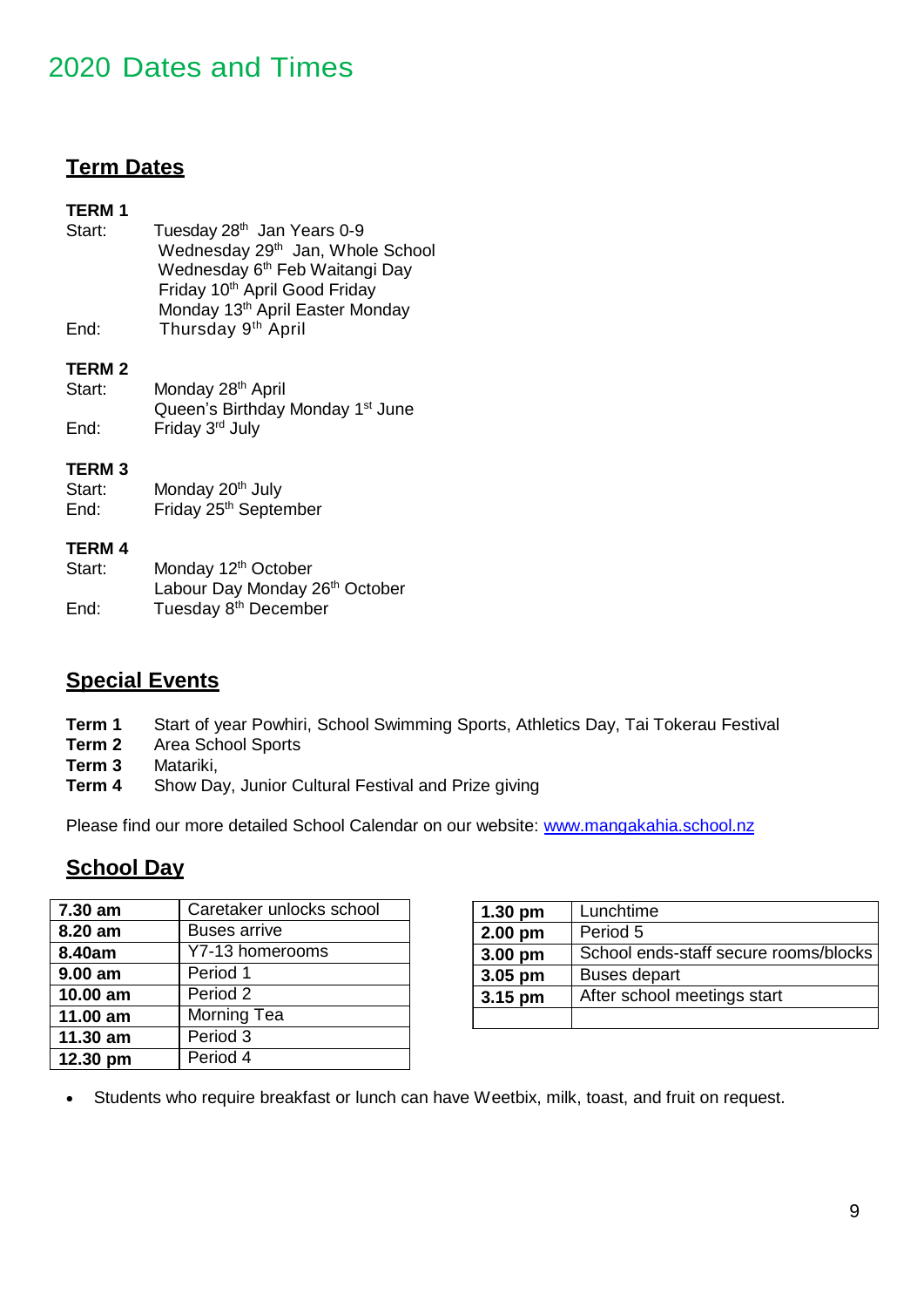90% of our students bus to and from school. Physical and emotional safety is paramount. BOT policies *Safe Bus* and *Town Bus* govern bus procedures. Drivers are valued de facto members of staff, they have daily contact with Senior Managers and office staff, and are included in our VIP morning teas. Contractors Athol Cave and Ritchies have the right to ban students from a bus run if student behaviour is unacceptable.

The students on each bus run meet each term as a vertical whanau group known as Bus Whānau. All teachers are assigned to Bus Whānau as pastoral supporters. The Deans convene Bus Whānau meetings twice each term to promote good behaviour, hear student voice, and monitor progress. Students who walk to school have a separate travel group. Students who travel by car join the whānau of their local bus run.

#### **EVERY STUDENT HAS THE RIGHT TO TRAVEL SAFELY AND WELL. STUDENTS WHO DENY OTHERS OF THAT RIGHT ARE NOT WELCOME AT MANGAKAHIA AREA SCHOOL**

**SCHOOL BUSES ARE AN EXTENSION OF THE SCHOOL. THE SAME CONDITIONS APPLY REGARDING STUDENT BEHAVIOUR, UNIFORM, ALONG WITH ADDED SAFETY RESTRICTIONS.**

**We fully support our drivers - they are an integral, important part of our school team:**

- **Senior Managers work closely with them -** daily contact, support, newsletters
- **We run Bus Whānau meetings** where bus groups learn how to keep each other safe
- **The bus controller** is the first point of contact for any concerns

#### **The driver has complete authority - passengers must behave safely at all times:**

- **The driver** judges when behaviour that distracts his/her attention becomes unsafe
- **Distracting behavior** calling out, talking loudly, throwing things, moving about, eating, drinking, making silly noises, bullying, attracting attention of other road users.
- **The driver** can stop the bus, ring the school, and wait for Senior Managers to arrive
- **2 Senior Managers** will drive to the bus and remove the offending student(s)
- **The Deans** will contact parents and a stand-down or suspension is likely

#### **A driver feeling unsafe can refuse to transport a particular student and request a ban:**

- **The bus owner** has the sole right to ban any offender from using the bus again
- **This could well risk** a student's ability to attend school if there is no other transport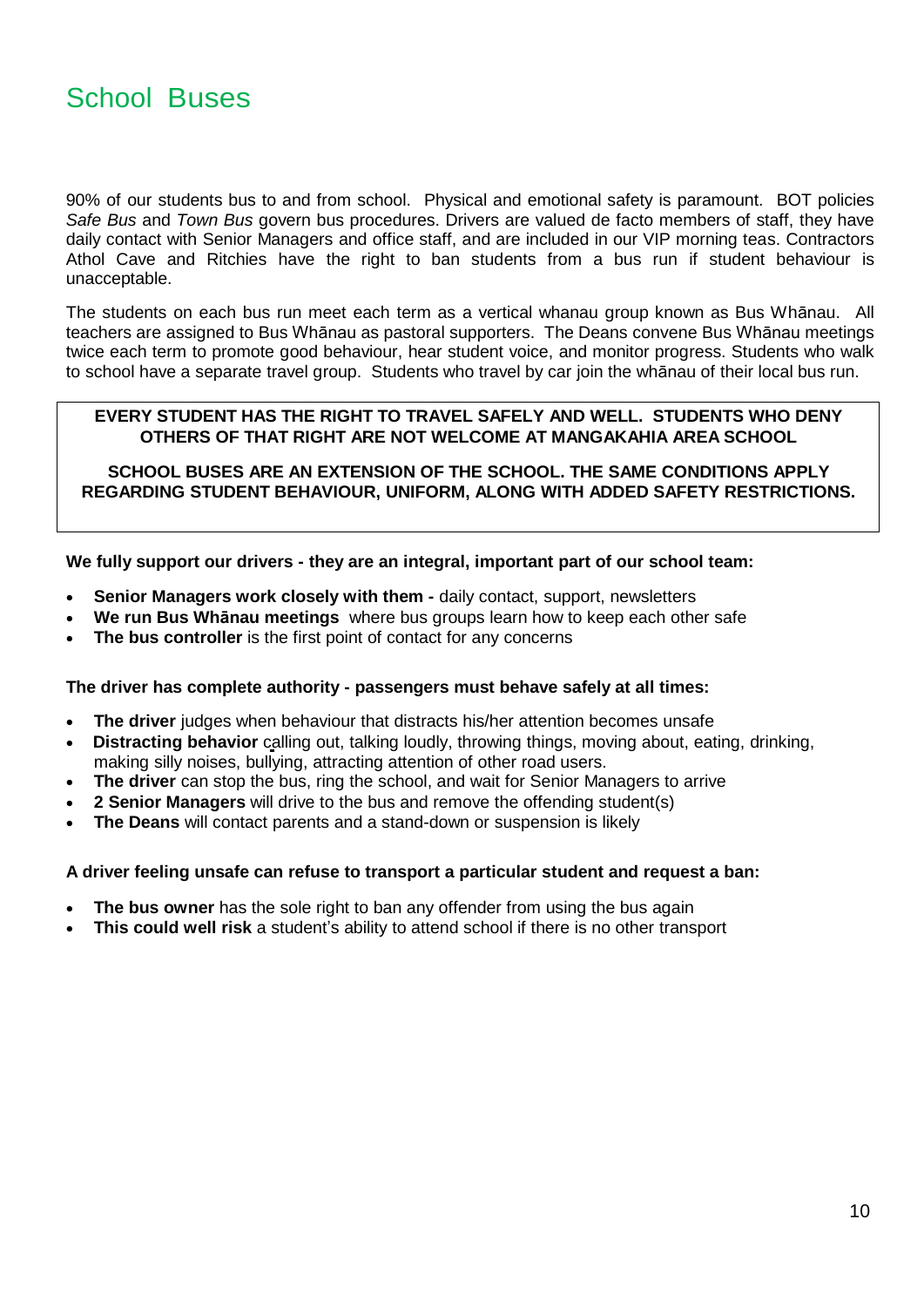## School Buses

*All bus timetables vary depending on enrolments. Please check with reception.* **Poroti**

|                                 | am   | pm           |
|---------------------------------|------|--------------|
| Mc Beth Road                    | 7.50 | $\bar{3}.25$ |
| Kerehunga Road                  | 8.00 | 3.15         |
| <b>MAS</b>                      | 8.10 | 3.05         |
| <b>Valley - Parakao/Pakotai</b> |      |              |
|                                 | am   | pm           |
| Arona's                         | 7.55 | 3.45         |
| Opouteke Road                   | 8.05 | 3.35         |
| Parakao School                  | 8.15 | 3.20         |
| <b>Wilson Road</b>              | 8.20 | 3.15         |
| <b>Fraser Road</b>              | 8.25 | 3.10         |
| <b>MAS</b>                      | 8.35 | 3.05         |
| <b>Tokiri Road</b>              |      |              |
|                                 | am   | pm           |
| Tokiri Road (far end)           | 8.10 | 3.20         |
| <b>MAS</b>                      | 8.25 | 3.05         |
| Houto                           |      |              |
|                                 | am   | pm           |
| Houto Road(far end)             | 7.45 | 3.55         |
| <b>MAS</b>                      | 7.20 | 3.25         |
| Pipiwai                         |      |              |
|                                 | am   | pm           |
| <b>Lovatt Road</b>              | 7.50 | 3.45         |
| Te Horo School                  | 8.00 | 3.35         |
| <b>MAS</b>                      | 8.30 | 3.05         |
| <b>Town Bus</b>                 |      |              |
|                                 | am   | pm           |
| <b>Rose Street Terminal</b>     | 7.50 | 3.40         |
| 103 Maunu Road                  | 7.55 | 3.30         |
| Silverstream                    | 7.58 | 3.28         |
| Tui Crescent                    | 8.00 | 3.25         |
| Maungatapere                    | 8.10 | 3.20         |

MAS 8.25 3.05

#### **Town Bus Town Bus**

This bus is run by Mangakahia Area School and subsidised by the BOT. Students pay \$25 per week - \$2.50 per trip for regulars, \$3 per trip one way for casuals. Casuals must check at the office at lunchtime if a space is available on the bus, and pay in advance.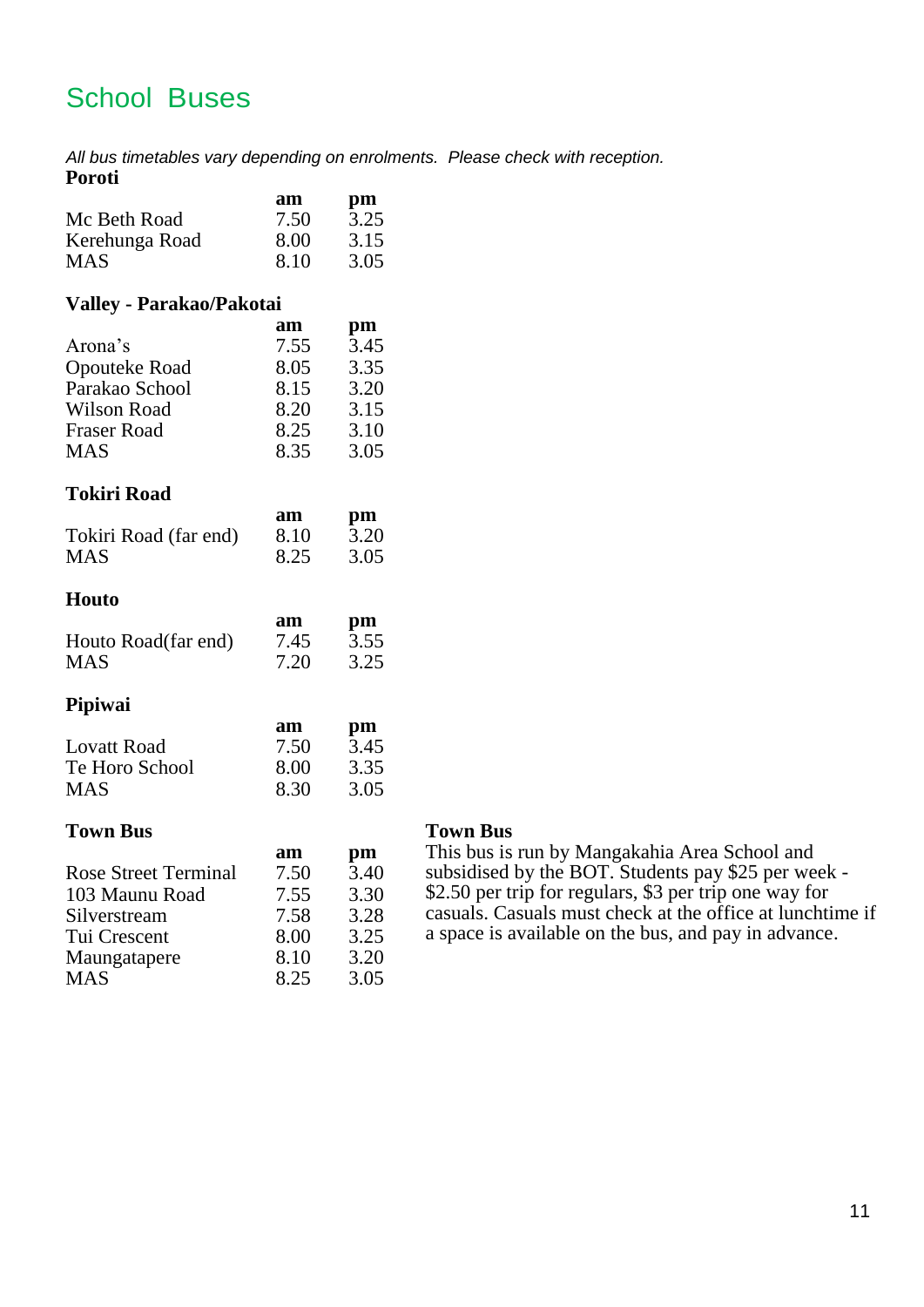## Break Time Supervision, Activities and Facilities

### **Supervision**

Y0-6 classes have strict storage, distribution and supervision protocols.

#### **Students eat lunch in their areas until released by the duty teacher at lunchtime:**

Y1-6 students on the junior block terrace Only Y12-13 students may visit the store at break time – to buy healthy food only, for themselves only.

#### **Students aged 5 - 18 are on-site. Separate areas meet their age-group needs/interests.**

Y1-6 students have their own yard (with playground) in front of the junior block Y7-8 students have their own courtyard between the gym and art room, as well as a basketball hoop outside the gym, the AstroTurf courts and the field.

Y9-13 students have the senior block terrace and yard, the AstroTurf courts and the field (for ball games)

**Late bus students** are supervised by Senior Managers and office staff 3.00-3.20

#### **2 duty teachers supervise each break-time to monitor activities and behaviour:**

- The junior yard; the senior yard and Y7-8 areas; the field and out-of-bounds areas
- Duty teachers record activities and behaviours, which are reviewed and followed up by deans

### **Activities**

#### **There are plenty of activities for students to enjoy:**

- Y1-8 outdoor construction activities sand sculpting, miniature cities, hut building
- Y4-13 games and sports physical activities led by senior students / sports council

### **Facilities**

#### **Library – A large selection of Fiction and Non-Fiction books suitable for all ages.**

**Hard Courts** - Senior yard hoops and table tennis table (with grass area, deck and shade sail); Y7-8 yard have painted lines and hoops (with grass and shade sail area, outdoor stage); Junior yard painted lines and brand new playground (including deck, grass area, sandpit, edible garden).

**Astroturf Courts** - Open break times for a variety of ball games using new, modern sports gear

**Gymnasium** - Open break times for supervised basketball – full-size court, modern gym

**Field** - Full size sports field for ball games; fitness trail.

**Pools** - 23m pool with 9m learn-to-swim pool attached. Supervised sessions only.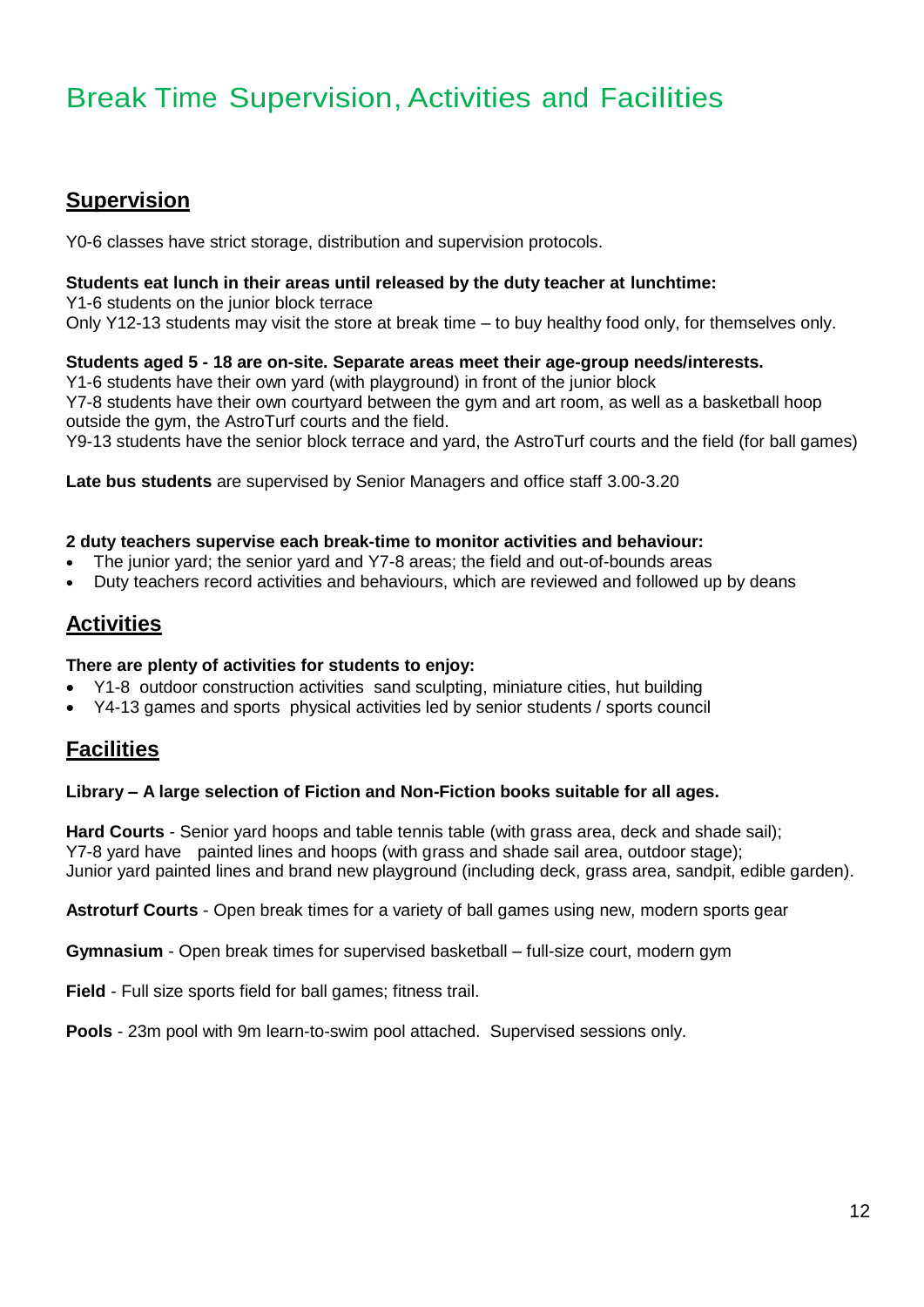## Student support and Guidance

In order to learn, students need to be healthy, safe and secure. They cannot learn when they are sick, hungry, tired or upset.

### **Health**

We are a health-promoting school working with Manaia Primary Health Organisation. The Public Health Nurse visits the school each Monday and is based in the Student Support Centre. Students can self-refer. Parents may refer children through the office or North Health. The Public Health Nurse gives all 5 yearolds a health check with parental permission.

We are a Sportmark school and our Sport Coordinator promotes healthy exercise through sport. The gym is a venue for community evenings of badminton in the summer, and basketball in the winter.

School Dental Service - appointments, checks and follow-ups are made through the school.

### **Wellness Team**

Senior students drive wellness initiatives e.g. 2013 – *Family Violence*, 2014 *– Keeping Well*.

#### *TO AID HEALTH and LEARNING – NO LOLLIES OR FIZZY DRINKS PLEASE WE ARE A WATER-ONLY SCHOOL – WE PROVIDE FILTERED WATER FOR STUDENTS WE ENCOURAGE HEALTHY EATING – PLEASE RESPECT OUR LUNCH ORDER MENU WE ARE A SMOKE-FREE AND RESTORATIVE ENVIRONMENT*

#### **Sickness and Injuries**

- Please do not send a sick child to school.
- Please notify the school by 9am. This is URGENT for our school safety system.
- Please send a note with the student to give to the form teacher on return to school.
- We can send work home during prolonged illness or absence please ring the office.

If a student becomes unwell at school they are placed in sickbay. We phone family or their nominated emergency contact, to collect the child. A day in the sickbay is not an acceptable option for a sick student.

If a student is injured at school we try to contact the parents or the emergency contact immediately. If parents are unable to be contacted, a member of the school staff may take the child to town for medical treatment. We will call an ambulance when necessary.

We record all instances of sickness or injury including the time spent in sickbay and timing of phone calls. Students sometimes claim they were unattended and in sickbay 'all day', please check with the office.

### **Medic Alert and Medication**

Should your child come under this category the school MUST be notified. Asthmatic drugs and similar medication to be administered are kept in the sick bay. Staff are trained to manage epilepsy and asthma events.

### **Health Education**

Students study health through timetabled Health classes.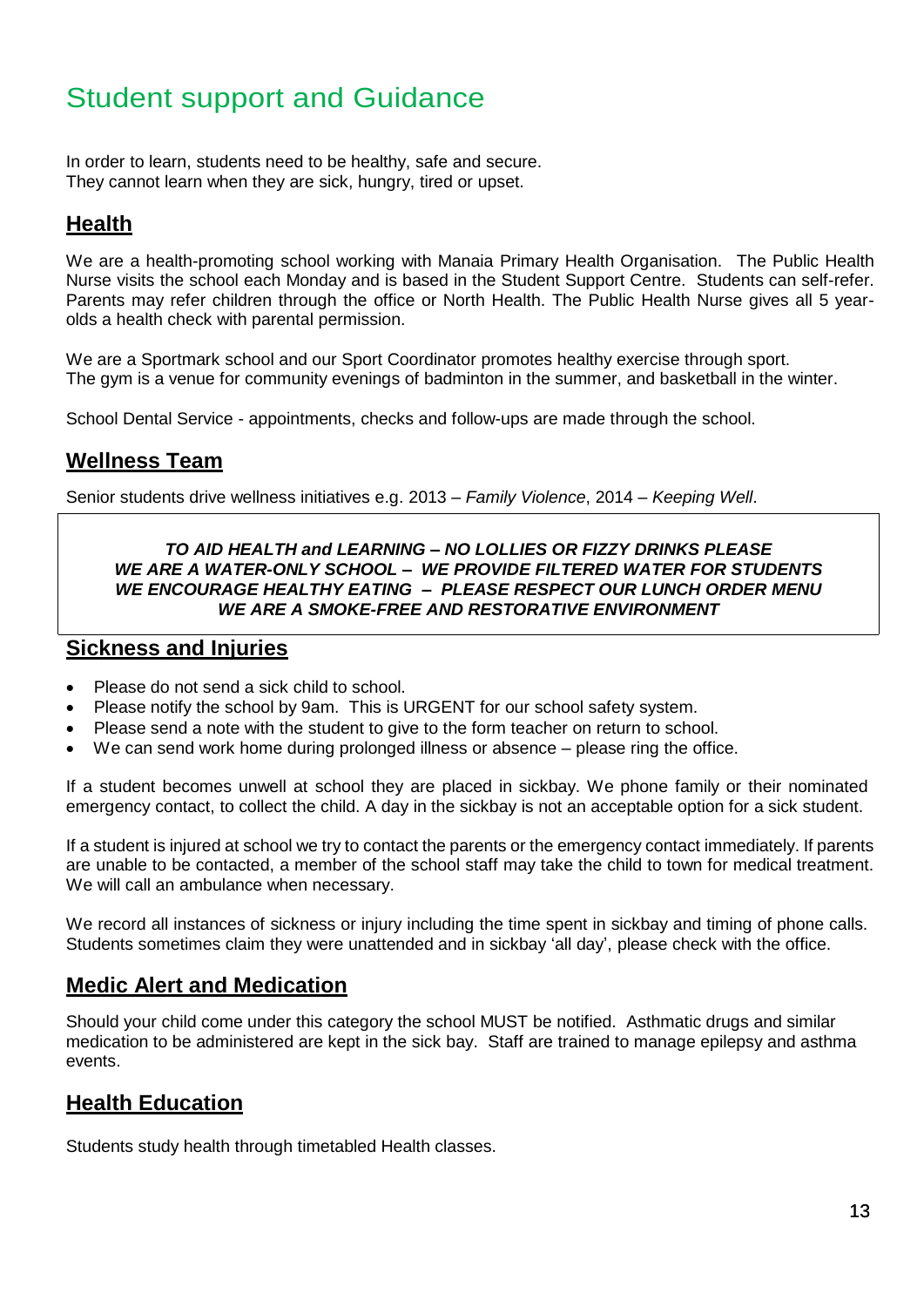## **Whānau Teachers**

| Room 1    | $Y0-3$          | Mrs Wilson            |
|-----------|-----------------|-----------------------|
| Room 4    | $Y4-6$          | <b>Miss Short</b>     |
| Link      | $Y7-8$          | Mrs Topia             |
| Secondary | Y9              | Mr. Cherrington       |
| Secondary | Y <sub>10</sub> | Mr. Sadgrove          |
| Secondary | Y11             | Mrs. Howard           |
| Secondary | Y12-Y13         | Mrs. Van der Klundert |

Monitor attendance, support their students, and liaise with families

## **Assistant Principals & Deans**

Monitor student learning, behaviour and welfare

| Deputy Principal/<br><b>SENCO</b>              | Mrs. Topia                |
|------------------------------------------------|---------------------------|
| <b>Assistant Principal</b><br>Curriculum Y9-13 | Mrs. Howard               |
| Dean Y1-8                                      | Mrs Topia                 |
| RTLB/LSC                                       | Kura Heke and Molly North |

## **Student Support Services**

| Pastoral Care and Welfare                              | Whānau Teachers, Deans, Senior Managers |  |
|--------------------------------------------------------|-----------------------------------------|--|
| Discipline and Guidance                                | Mrs. Howard and Mrs. Topia              |  |
| Mrs Sadgrove and Ms Tuhiwai<br><b>Sickbay Services</b> |                                         |  |
|                                                        |                                         |  |
| Social Worker in Schools                               | Cam Hill                                |  |

### **Lost Property**

Lost property is kept at the office. Every effort is made to return named items. Please name all clothing. Students – please leave your flash gear at home!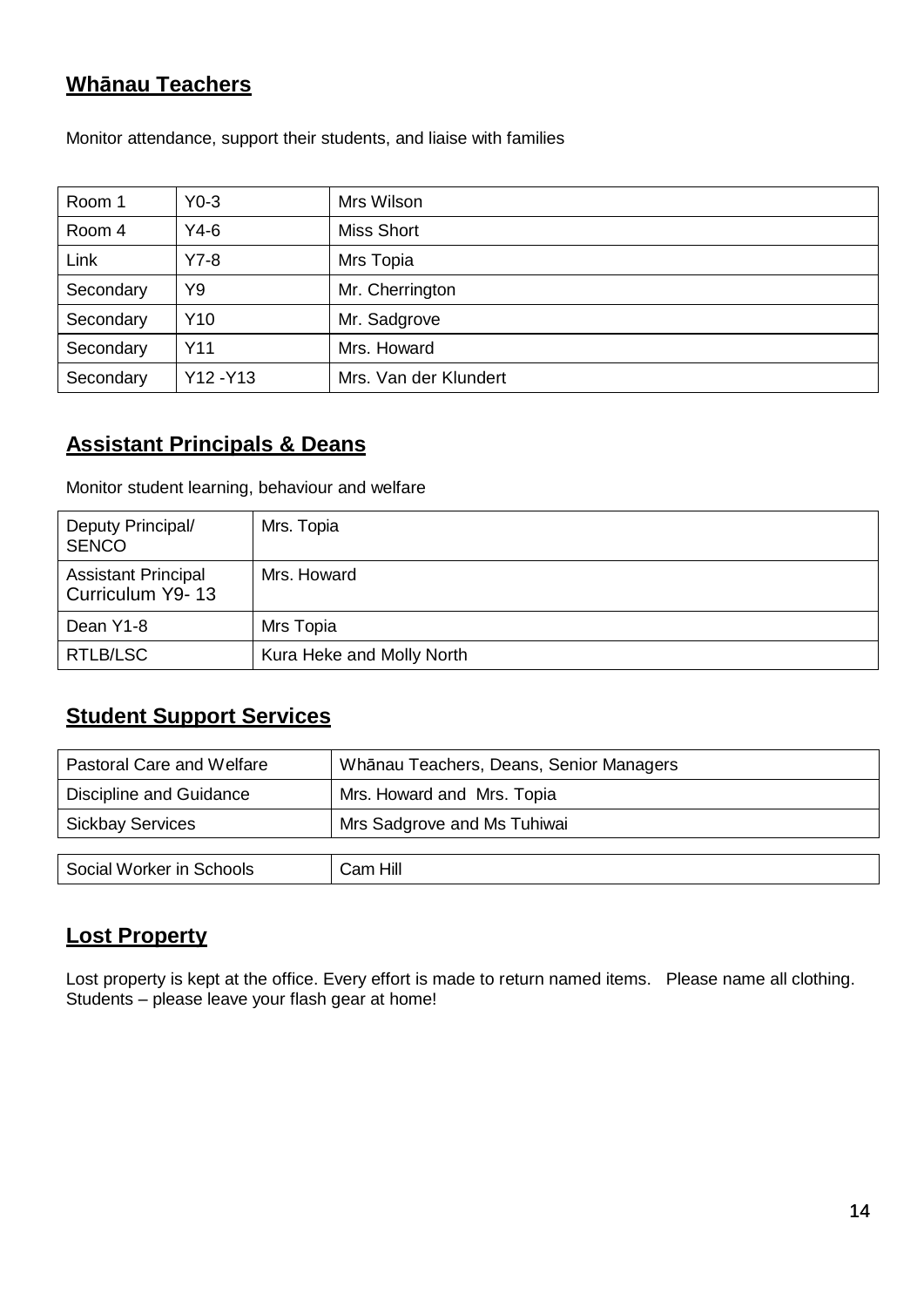## Leadership Opportunities and Awards

### **Leadership Opportunities**

| $Y0-6$   | In-class and cross-class leadership programmes e.g. Tech Wiz Team, sports monitors                                            |
|----------|-------------------------------------------------------------------------------------------------------------------------------|
| $Y7-8$   | Responsibilities in the Y0-8 area e.g. assemblies, Green-Gold Kaitiaki, recycling, William Pike<br>Challenge, Student Council |
| $Y9-11$  | Responsibilities Y4-6 area e.g. paired reading / writing sessions Y1-6; recycling, Student<br>Council                         |
| $Y12-13$ | Lead Wellness Team projects, Sports Council activities, recycling, lunchtime activities,<br>Student Council, House leaders    |
| Yr11-13  | Leadership Day in Term 1, OPC end of Term 2                                                                                   |

Every second year (alternating with OPC) student leaders attend Akaroa outward bound leadership course. Student leaders represent the school, lead all students.

Senior sports leadership course, strengths in basketball and Area School sports

### **Students Helping Students – Tuakana-Teina**

Older students helping younger students is a feature of our school

At Mangakahia we have high expectations of all students, but particularly older students. They are expected to model positive behaviour and learning and are taught to:

- being mindful of the presence of very young children at the school (conduct, language)
- respecting younger children's' space at break times and guiding them from the senior yard
- supporting needy children through responsible action e.g. advising the duty teacher
- initiating and leading lunchtime activities e.g. games, sports, hut building
- in English class, listening to younger children read and taking paired writing activities
- in physical education and sports tournament times, coaching and/or managing sports teams

### **Awards**

There are a number of Mangakahia Area School awards available to students:

- Sports leadership and coaching
- Outdoor Education Award
- Lions citizenship awards
- Tama tu Most outstanding Maori student (male)
- Rimiriki Cloak Most outstanding Maori student (female)
- Student Leader Award (Head students receive this)
- BOT Student Trustee Award
- 'Strive Award' awarded for achieving the principals honour list. It recognizes students efforts and application in living the values of our Kura.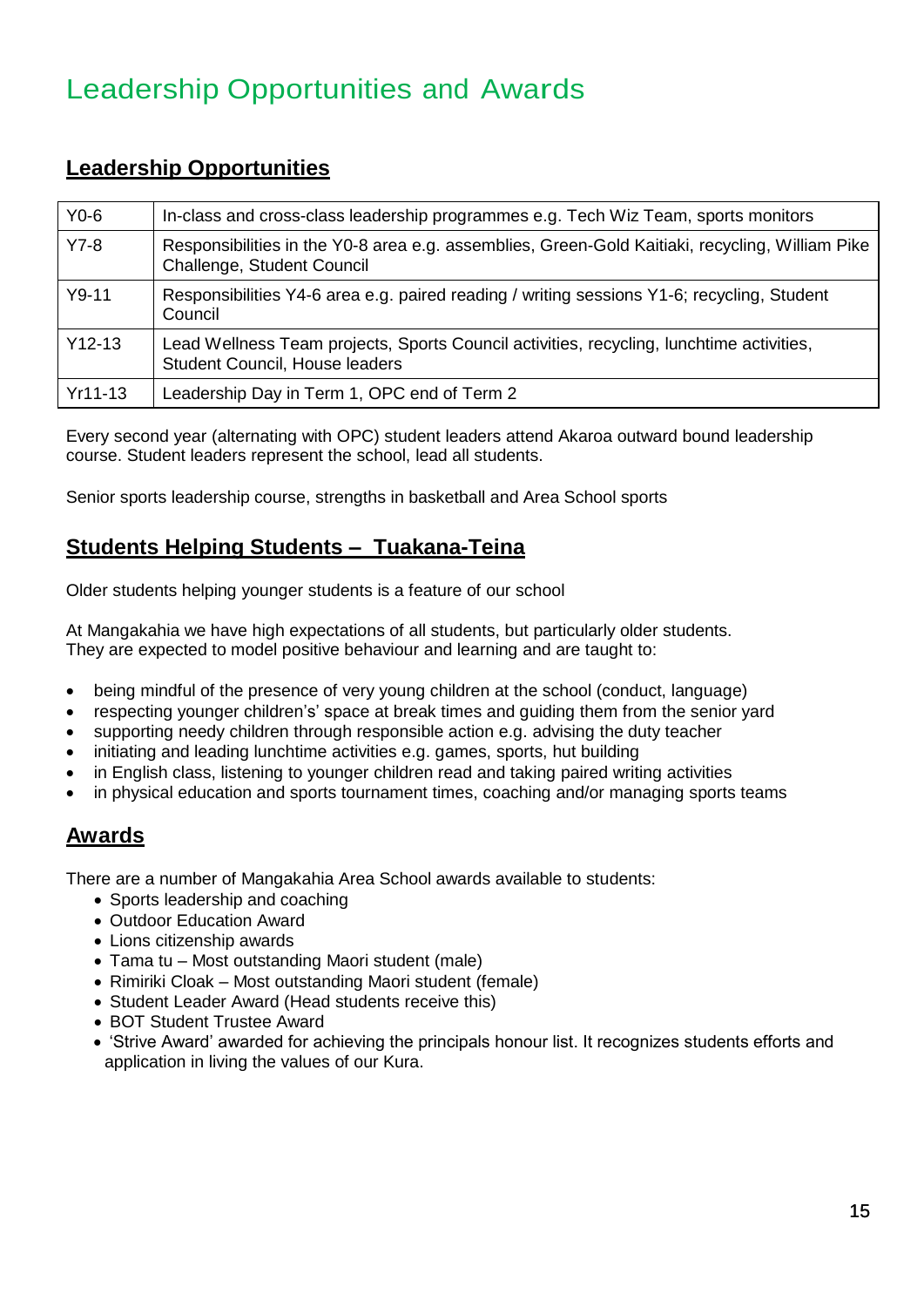## Years 0-8 Only

### **Our Students**

- In Year 1 to 8 work in four classrooms in the junior block and specialist rooms;
- Use specialist rooms and facilities around the learning areas of art, music, Maori studies, physical education, a range of technologies and horticulture;
- Can enjoy a range of co-curricular opportunities including outdoor art, fitness trail, chess, concerts, kapa haka, sports, whanau competitions;
- Y1-6 enjoy a landscaped play area that includes deck, sandpit, rope-climb, playhouse. Many students enjoy outdoor construction activities – sand sculpting, miniature cities, hut building

### **Learning Programmes**

- Y0-6 programmes specialist teachers for art and PE, and reporting against the National Standards
- Year 7-10 core programmes in Māori studies, Education for Sustainability, Visual Arts, wide range of **Technologies**

### **Attendance**

Regular attendance is the key to each child's education. Every day a child is absent, is a day of learning opportunities missed, this is especially so in the early years, when children are learning to read and write. If we have not been notified by a parent or caregiver regarding a student's absence our Attendance Officer will follow this up with a phone call.

We make no apology for following up absences, contacting families whose children are falling behind.

### **Assembly**

The primary assembly is held at a regular time every second week. All welcome.

### **Art**

Children enjoy art education each week. Bring an old shirt to wear.

#### **Parents Visiting School**

All parents who wish to see a teacher at the school please do so through the office, unless prior arrangement has been made with the teacher.

#### **Reporting to Families**

A whole school BBQ for parents and teachers to get to know each other happens early in Term 1 to discuss learning expectations for the year, and to learn about National Standards and for secondary students' course requirements for NCEA.

Student-led conferences happen mid-year. Teachers train students to present selections of their work and host a 3-way discussion (parent-teacher-child) about their progress against National Standards and next steps. After conference week, parents are invited to discuss any concerns they have with the teacher and how best to help their child at home.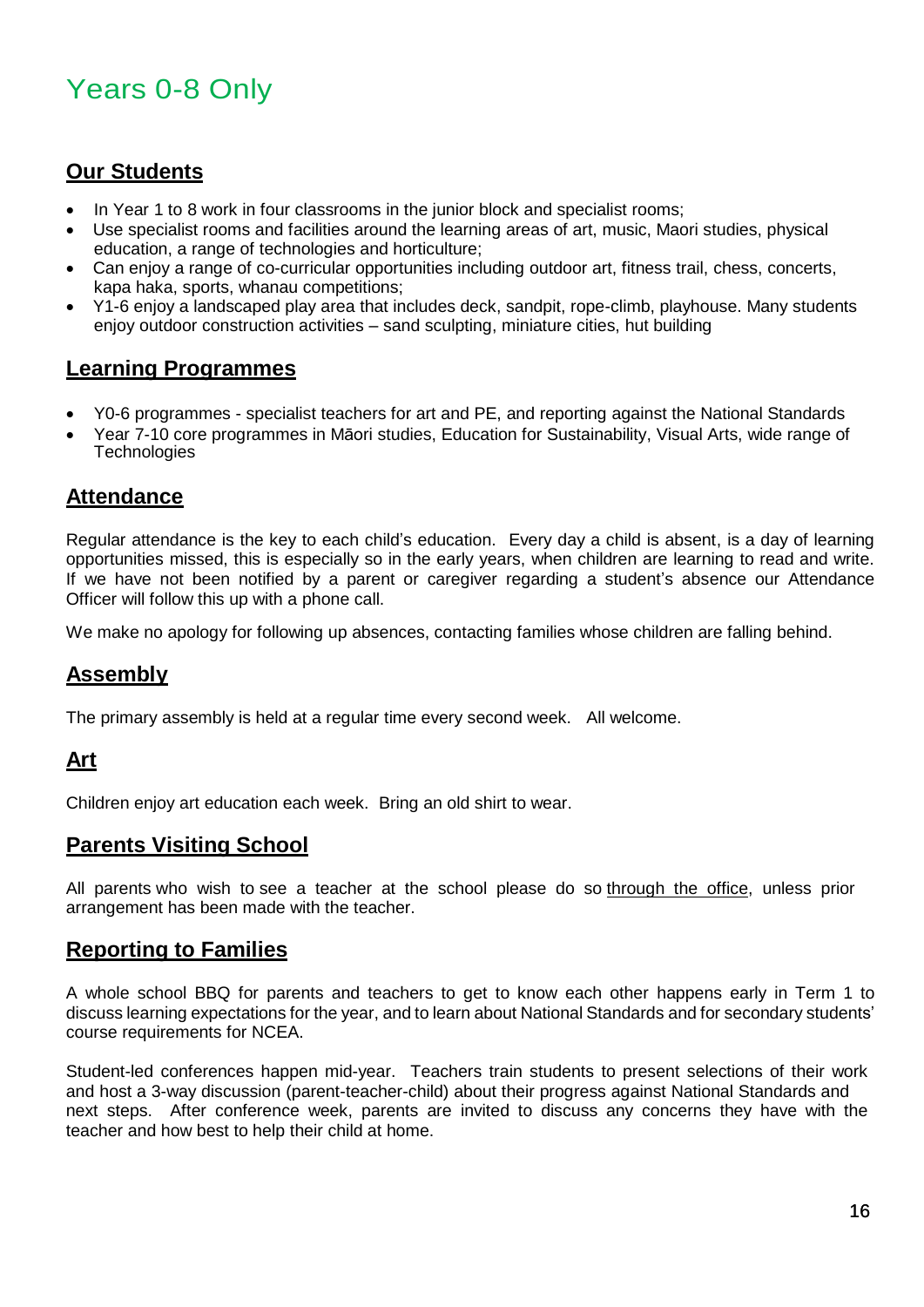Twice a year your child will receive a written report. This contains an assessment of the child's work in each of the major learning areas and enables parents to see the progress being made against the National Standards. There is also a place for social and emotional development and a general comment.

### **Yr 0-8 Outings and Camps**

.

Educational visits take place throughout the year as part of the junior programme. Due notice is always given and arrangements must comply with the school policy and government regulation.

Adult-child ratios are vital. Parent helpers by invitation only; must attend briefing sessions in advance. The visits are part of the official school programme. Every student must attend unless health problems prevent this.

Please note: they are not open to pre-schoolers, non-enrolled children, or casual adult visitors.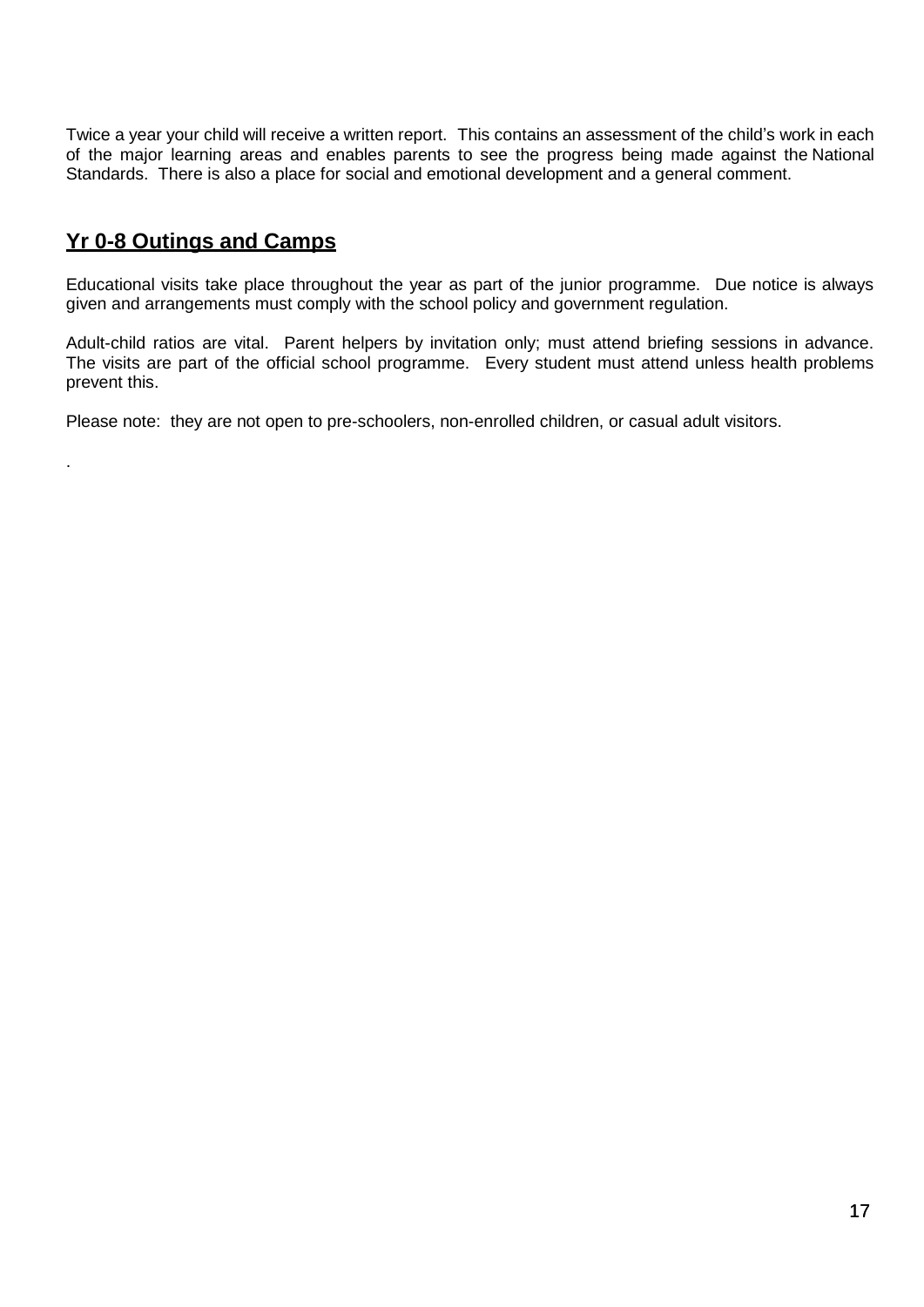## Years 9-13 Only

### **Students**

- Year 9-13 work in the senior block and in specialist rooms.
- Use specialist rooms and facilities around the learning areas of art, drama, Media studies, Maori studies, physical education, a range of technologies and horticulture;
- Can enjoy a range of co-curricular opportunities including outdoor art, fitness trail, chess, concerts, kapa haka, sports, whānau competitions;

### **Learning Programmes**

- NCEA levels 1, 2 and 3 including Art, Carpentry, Computer Studies, Education for Sustainability, Engineering, English, Geography, Horticulture, Hospitality, Mathematics, Media Studies, Sciences, Te Reo Maori, Technologies
- Mangakahia Area School is progressively moving towards Individual Learning Programmes for all senior students within an e-Learning context. This will provide our students will a large range of learning choices and opportunities.
- We are a Gateway School giving senior students opportunities for career and workplace visits

### **NCEA Guidance**

Students in the senior school (Y11, Y12, Y13) undertake five courses towards National Certificates of Educational Achievement (NCEA). These courses involve the gaining of credits mainly through Achievement Standards, or Unit Standards or a combination of the two.

Students should expect courses to consist of 18 or more credits each year. They will receive course structure and assessment schedules during the first few weeks of Term 1, with information on late assignments, missed assessments and the appeals procedures. The aim for 2016 is that all Yr12 and Yr13 students will have their own Individual Learning Plans.

Students make course choices based upon their individual needs. They should always ask:

- Will this course help me towards my long term goals? (university, trade training, employment)
- Is my course balanced, and does it give me future options?
- Is the course within my abilities?

Students are discouraged from studying by Correspondence School, but can discuss this with Mr Reynolds. Where one subject needed is unavailable, they may arrange that through Mr Reynolds. Only students who are self-focused are suitable for study via a Correspondence School course.

Staff who are able to help students include:

- Mrs Howard is able to answer most questions about NCEA, the credits you need. She also has all the documentation to help you with NCEA and the way it is managed at our school.
- Careers Adviser & Gateway Coordinator help find pathways to your chosen career.
- Subject teachers give information on courses and where those courses might lead.

### **Reporting**

- Year 9-13 students receive written reports twice a year.
- Y11-13 students receive a NCEA credit summary print out at the end of each term. They may also request a NCEA credit summary at any time during the year from Mrs. Howard.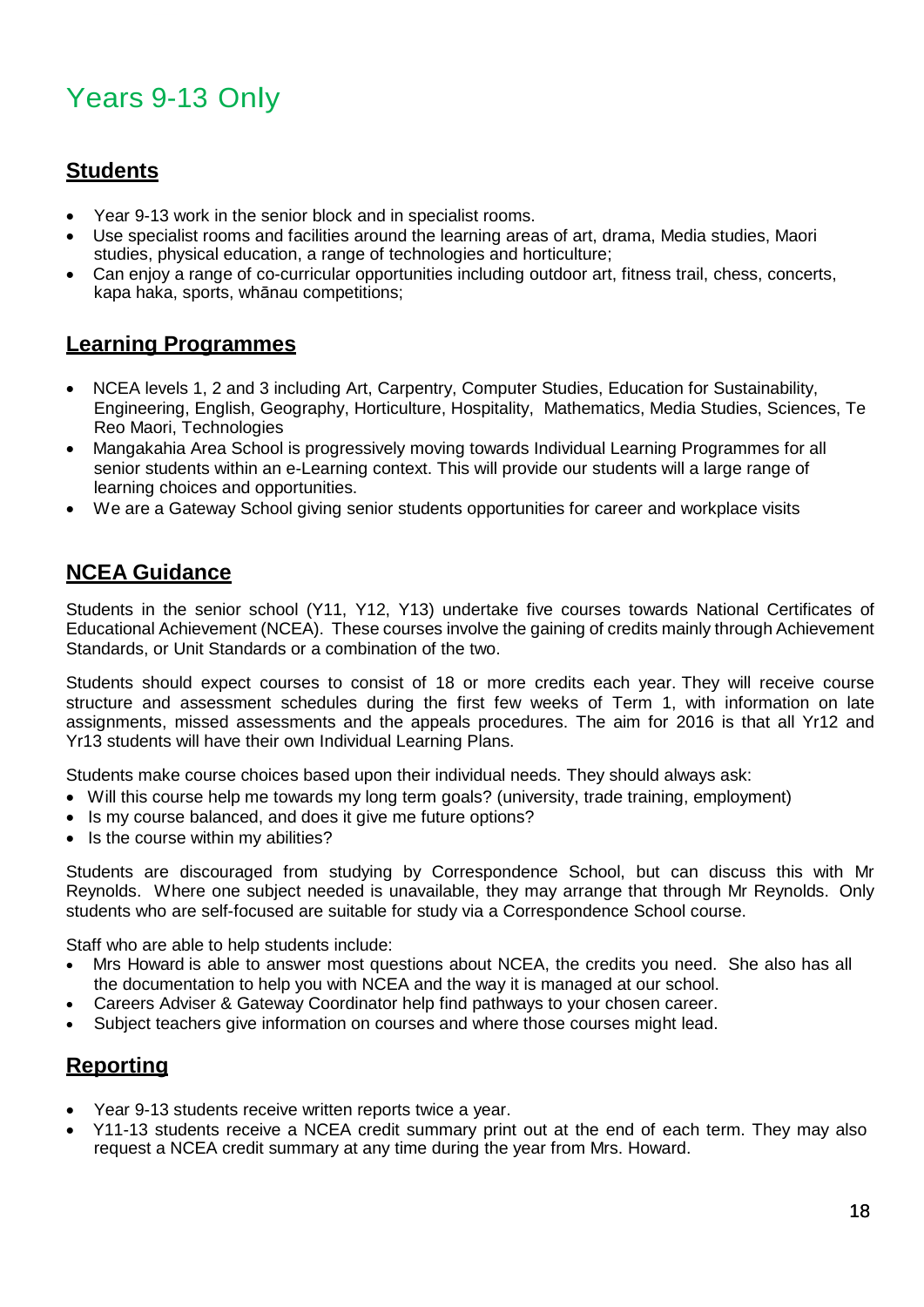## Uniform

The uniform is a modern, smart, attractive symbol of school pride and unity. It is practical, comfortable and cost-effective.

All uniform items are available at The Warehouse (Okara Centre). Shoes from the Warehouse & other stockists.

#### Y1-6 STUDENTS

- blue polo shirt with logo, black bottoms (skirt, shorts or longs)
- navy polar-fleece with logo
- Aussie Style Blue sunhat
- Shoes of any choice
- PE Gear: To be worn at *all PE lessons* and changed into and out of *only at the gym e.g.* plain T-shirt, sports shorts, sports shoes (non-marking soles), white/black socks
- Swimming Gear: To be worn at *all swimming sessions* and changed into and out of *only at the pool e.g.* swimming togs, plain light T-shirts optional, no streetwear/underwear (pool hygiene) and light towel (named), plastic bag for storing wet gear.

| $Yr7-11$         | <b>Girls</b>                                                                                                                                                                                                                                                                                                                                      | <b>Boys</b>                                                                                                                                                                                                                                                                                                 |
|------------------|---------------------------------------------------------------------------------------------------------------------------------------------------------------------------------------------------------------------------------------------------------------------------------------------------------------------------------------------------|-------------------------------------------------------------------------------------------------------------------------------------------------------------------------------------------------------------------------------------------------------------------------------------------------------------|
| Footwear         | black shoes (without platforms), worn<br>with black socks OR plain or black<br>pantyhose; flat black sandals no straps<br>(no fancy fashion sandals).<br><b>Technology &amp; Science: Feet must be</b><br>enclosed for health and safety i.e. close<br>in toe, not sandals                                                                        | black shoes (without platforms) worn with<br>black socks; flat black sandals no straps<br>(no fancy fashion sandals).<br><b>Technology &amp; Science: Feet must be</b><br>enclosed for health and safety i.e. close<br>in toe, not sandals                                                                  |
| Bottom half      | black straight regulation skirt or shorts<br>black trousers - regulation only<br>$\bullet$<br>(not jeans, leggings or tights)                                                                                                                                                                                                                     | black regulation shorts or black trousers                                                                                                                                                                                                                                                                   |
| Top half         | Jade polo shirt with school logo/<br>$\bullet$<br>embroidered monogram; and<br>Royal blue sweatshirt with embroidered<br>$\bullet$<br>monogram; or<br>Royal blue woollen jersey with<br>$\bullet$<br>embroidered monogram; or<br>School jacket or school navy polar-<br>fleece with silver embroidered<br>monogram.<br>No "layering"<br>$\bullet$ | Jade polo shirt with black school logo/<br>$\bullet$<br>embroidered monogram; and<br>Royal blue sweatshirt with embroidered<br>monogram; or<br>School jacket or school navy polar-fleece<br>with silver embroidered monogram; or<br>Royal blue woollen jersey with<br>embroidered monogram<br>No "layering" |
| PE Gear          | To be worn at all PE lessons and changed into and out of only at the gym<br>plain T-shirt, sports shorts, sports shoes (non-marking soles), white/black socks                                                                                                                                                                                     |                                                                                                                                                                                                                                                                                                             |
| Swimming<br>Gear | To be worn at all swimming sessions and changed into and out of only at the pool<br>swimming togs, plain light T-shirts optional, no streetwear/underwear (pool hygiene) and<br>$\bullet$<br>light towel (named), plastic bag for storing wet gear.                                                                                               |                                                                                                                                                                                                                                                                                                             |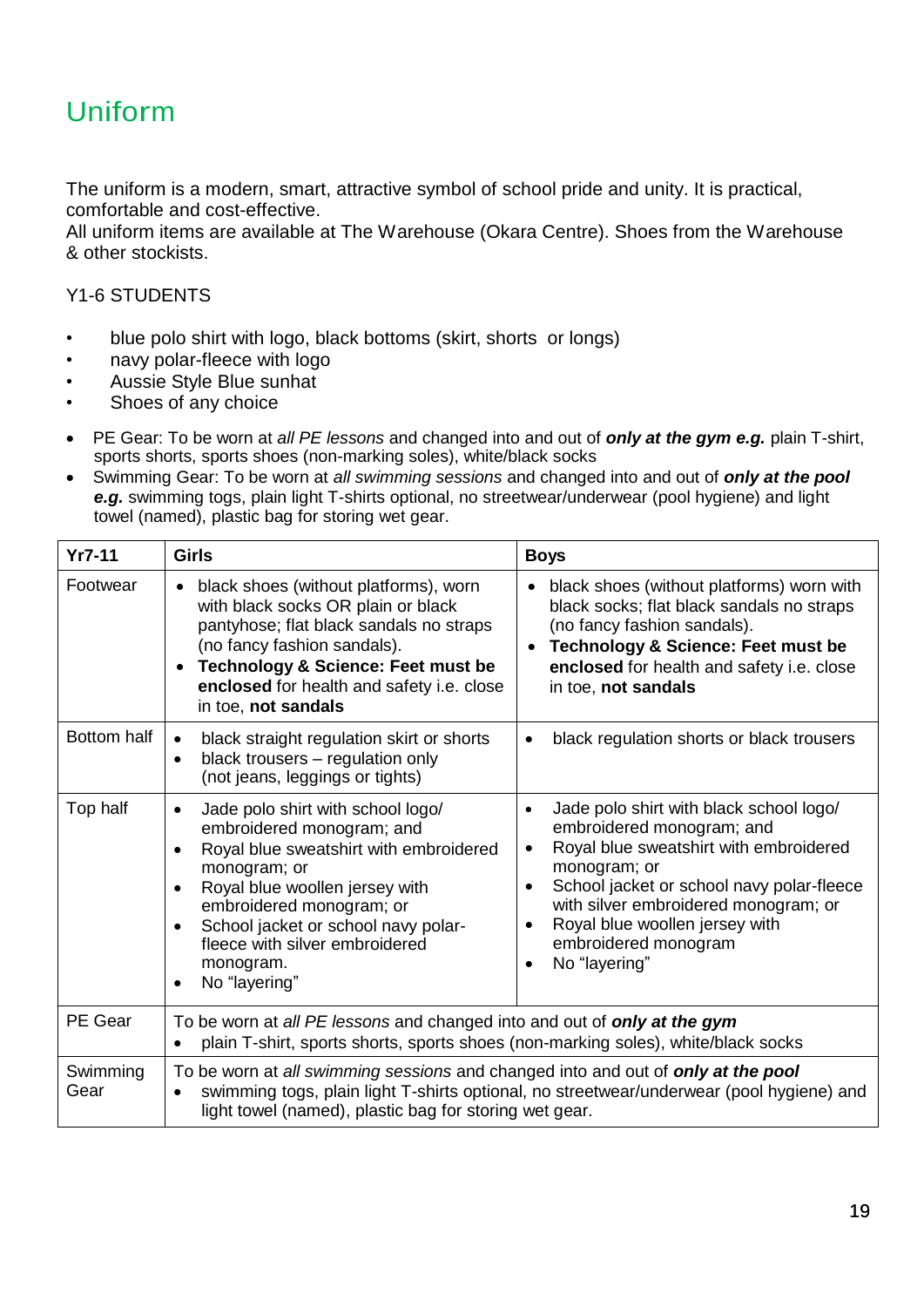| <b>Yr12-13</b>   | <b>Girls</b>                                                                                                                                                                                                                                                               | <b>Boys</b>                                                                                                                                                                                                                                |  |
|------------------|----------------------------------------------------------------------------------------------------------------------------------------------------------------------------------------------------------------------------------------------------------------------------|--------------------------------------------------------------------------------------------------------------------------------------------------------------------------------------------------------------------------------------------|--|
| Footwear         | Black shoes (without platforms), worn<br>with black socks OR plain or black<br>pantyhose; flat black sandals no straps<br>(no fancy fashion sandals).<br><b>Technology &amp; Science: Feet must be</b><br>enclosed for health and safety i.e. close<br>in toe, not sandals | Black shoes (without platforms) worn with<br>black socks; flat black sandals no straps<br>(no fancy fashion sandals).<br><b>Technology &amp; Science: Feet must be</b><br>enclosed for health and safety i.e. close<br>in toe, not sandals |  |
| Bottom half      | black straight regulation skirt or<br>regulation shorts (not jeans, leggings or<br>tights)                                                                                                                                                                                 | black regulation shorts or black regulation<br>trousers                                                                                                                                                                                    |  |
| Top half         | White shirt<br>$\bullet$<br>School jacket                                                                                                                                                                                                                                  | <b>White Shirt</b><br>$\bullet$<br>School jacket                                                                                                                                                                                           |  |
| PE Gear          | To be worn at all PE lessons and changed into and out of <b>only at the gym</b><br>plain T-shirt, sports shorts, sports shoes (non-marking soles), white/black socks                                                                                                       |                                                                                                                                                                                                                                            |  |
| Swimming<br>Gear | To be worn at all swimming sessions and changed into and out of <b>only at the pool</b><br>Swimming togs, plain light T-shirts optional, no streetwear/underwear (pool hygiene) and<br>light towel (named), plastic bag for storing wet gear.                              |                                                                                                                                                                                                                                            |  |

#### **Students are welcome to wear:**

- Taonga (pounamu or bone carving) worn around the neck
- Jewellery: one fine plain short chain, one ring (plain and flat)
- One pair of studs or keepers (in ears only, one in each ear) in plain gold or silver
- Other jewellery of a special nature *if kept out of sight*
- Sports shoes for sports activities *at break times only*
- Braided hair for boys and girls (with or without beads)

### **Uniform expectations**

The uniform is a modern, smart, attractive symbol of school pride and unity. It shows respect for the school. Plain black or blue caps only (no logos or motif) other caps will be confiscated until the end of the school day.

- Students must be in correct uniform before entering classes.
- Uniform must be clean and tidy and in good repair, acceptable to staff and Principal.
- White T-shirts may be worn under uniform in cold weather.
- Hair should be clean and tidy at all times. Long hair must be tied back.
- Uniform must be worn on school buses unless otherwise directed by staff.

#### **But please note that:**

- Piercings on the face cannot be worn at school for health and safety reasons
- All jewellery must be taken off for swimming, sport or PE and lodged with the teacher
- Any jewellery is worn at student risk staff are not responsible for any missing items
	- Confiscated items are logged and stored in the office for collection at the end of term
	- If a student repeatedly does not wear the correct school uniform (including PE or swimming gear), disciplinary actions such as school detention or Stand down may occ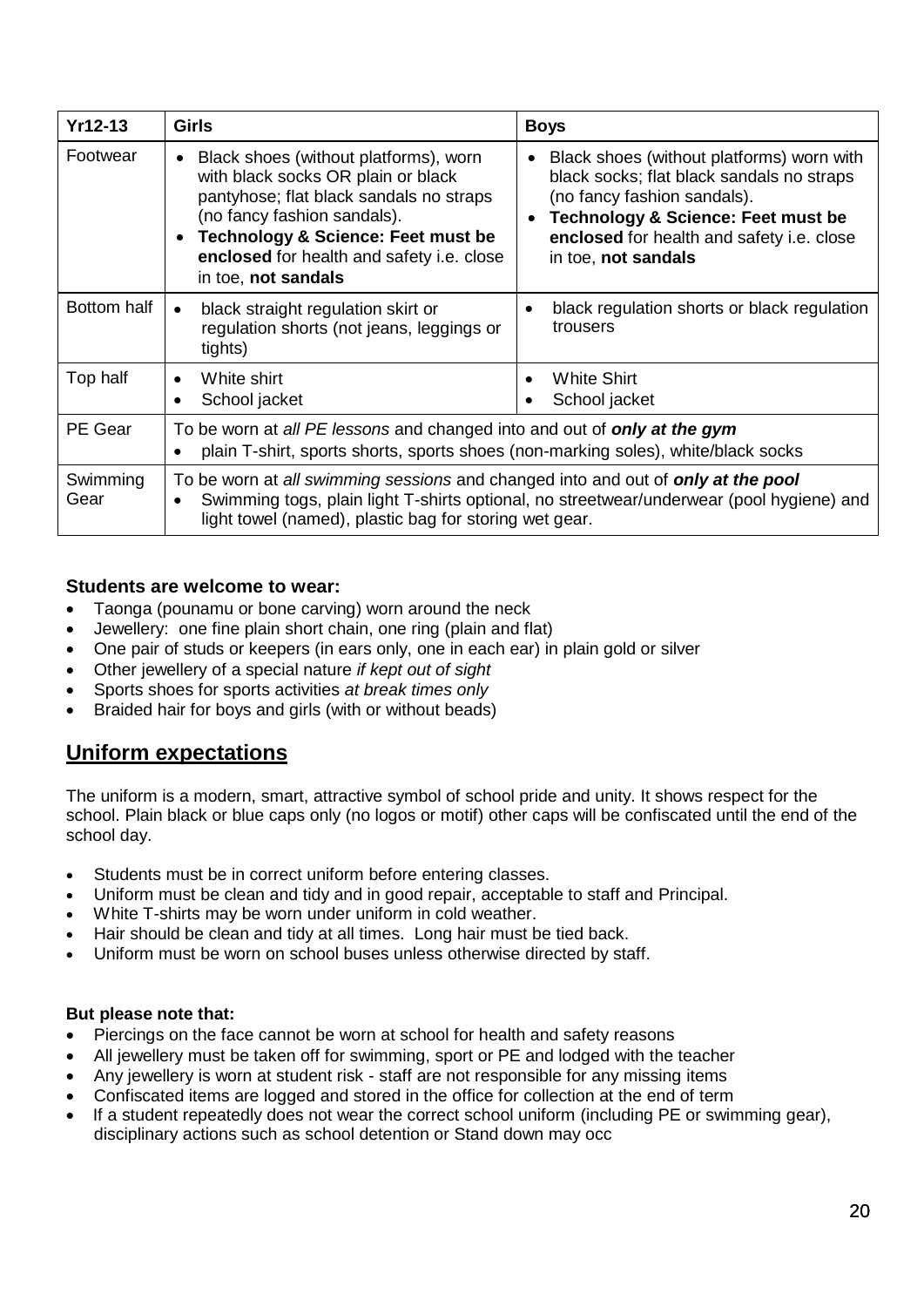## Community Links

#### *Whānau Support Group – A Modern PTA*

The group increases and enriches the involvement of all students' families and community in school life -

- By arranging early evening events children and families enjoy eg BBQs, film nights (5-7pm or 6-8pm)
- It is not about fundraising it's about having fun and feeling comfortable and sharing school facilities;
- The group intends to contribute towards the gym foyer fund but only as opportunity arises (optional)
- Events advertised in fortnightly school newsletters and / or fliers just turn up!

#### *Local Marae*

Korokota (mana whenua) Tau Henare (Pipiwai) Maungarongo (Poroti), Te Aroha (Parakao), Te Tarai o Rahiri (Pakotai), Parahaki (Nukutawhiti), Eparaima Makapi (Kaikou)

#### *Community Groups*

Adult Art Group, Christian Fellowship, Gardening Club, Landcare Group, Lions Club, Playcentre

#### *Titoki Store*

The Store provides school lunches, catering and mail service – store staff are valued friends of the school.

- They provide a school lunch menu that students can order through school before school starts.
- This is a healthy foods selection in accordance with school policy no fizzy drinks, lollies, hot chips.
- They do not take individual phone orders at the store orders through the school only.
- Y12-13 students take turns collecting and directly distributing ordered lunches at 1.20pm.
- Office staff sort out any wrong or missed orders or incorrect change directly with the Store (rare).

**PLEASE NOTE** Many younger children eat home-made lunch at morning playtime (11.00) and are hungry at lunchtime (1.30). Students need a good breakfast and play-lunch each day. Thank you.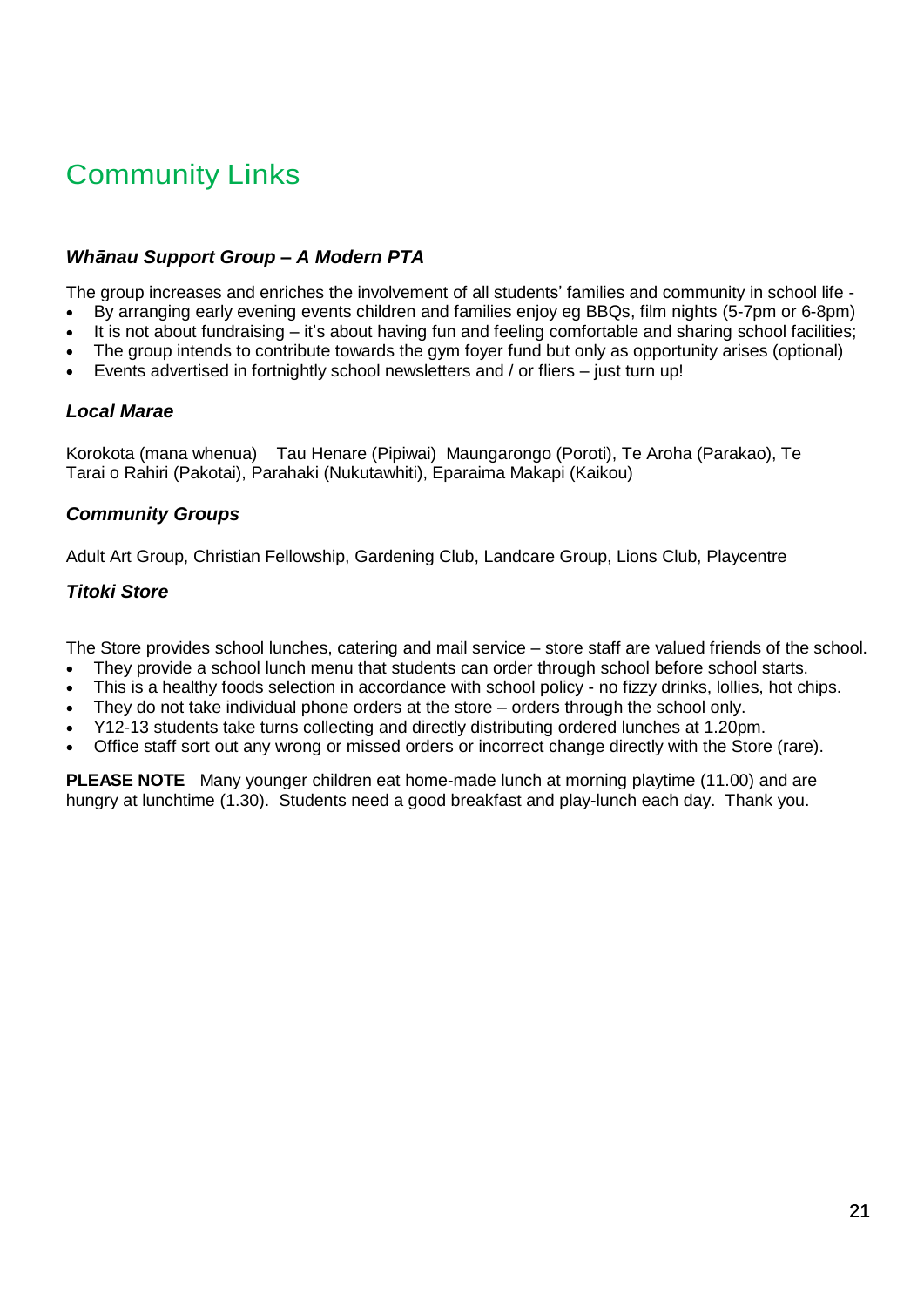## Board of Trustees

The school community elects and expects trustees to govern the school on their behalf.

- Work as a close-knit team to support and resource teaching and learning.
- Govern according to NZ government law and regulation (Education Act, NAGs)
- Set annual goals and plans to meet them these are part of the school's charter.
- The Principal is fully accountable to the Board, in writing, on a monthly basis.
- The Board is fully accountable to government through annual reports and ERO reviews.

### **Board of Trustees 2020**

The Board of Trustees (BOT) elections are held in May every 3 years (e.g. May 2016, May 2019).

| <b>Parent Trustees</b> | Christine Marsh, Faye-Maree Speer, Sean Brickland, Finnisha Tuhiwai-Birchall |
|------------------------|------------------------------------------------------------------------------|
| <b>Chairperson</b>     | Sean Brickland                                                               |
| <b>Principal</b>       | Phil Reynolds (reporting Key Indicators and variance)                        |
| <b>Board Secretary</b> | Rangi Tuhiwai                                                                |
| <b>Staff Trustee</b>   | Mandy Van der Klundert (staff perspective and liaison)                       |
| <b>Student Trustee</b> | vacant                                                                       |

### **Board Meetings**

- Full Board meets twice a term as advertised in the school newsletter
- In the staffroom 4.00pm for tea-coffee-mix and mingle, 4.30pm start, 6.30pm ends.
- Board reports sent out to trustees the Friday prior to meeting
- Agenda order Key Indicator Reports (e.g. visiting presenter), administration, Focus Reports Variance Reports (Principal - finance, property, personnel, safety, events etc) Special Issues Reports e.g. curriculum, achievement, current projects or issues previous minutes, correspondence, next meeting agenda and date

### **Board Policies**

**The School Charter and Board Policy folder** are available at the school office. They are working documents and are often highlighted in newsletters.

The Board insists on a high standard of teaching, learning, behaviour, and uniform. The Board provides a safe school environment and values good community support. In the interests of student health we are a water-only, lolly-free, healthy eating school.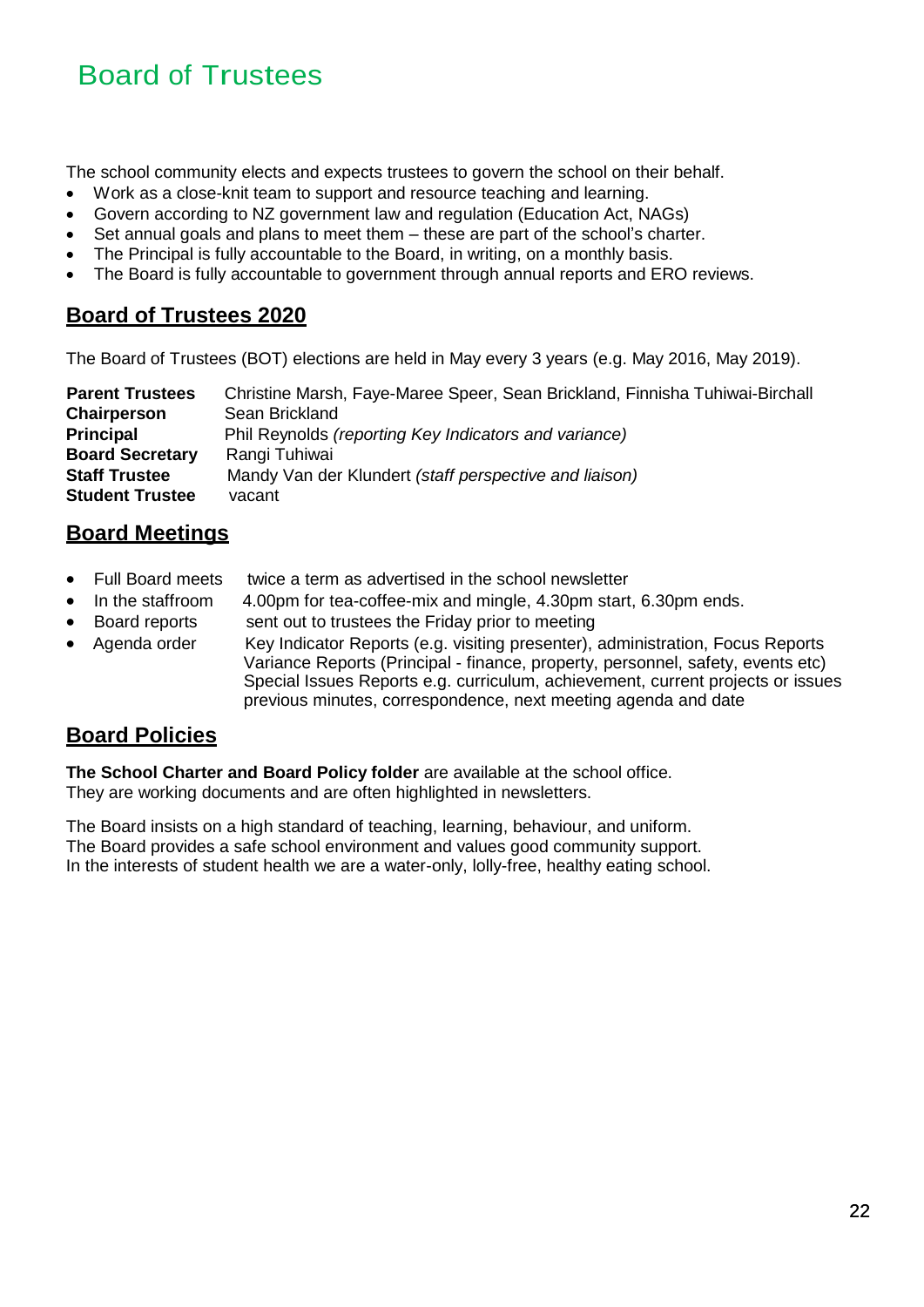## Staff 2020

## **Senior Management Team**

| <b>Principal: Phil Reynolds</b>                                                          | Y0 to 13 learning, contracts, personnel, Teen Parent<br>School, community, Board of Trustees |
|------------------------------------------------------------------------------------------|----------------------------------------------------------------------------------------------|
| Deputy Principal: Kahla Topia                                                            | Y0 to 10 assessment, Y0-8 syndicate, special<br>needs, year events, EOTC, SENCO              |
| Senior Manager: Terri Cunningham                                                         | Teen Parent School Senior Manager/lead teacher,<br><b>MAS Senior Manager</b>                 |
| <b>Assistant Principal Curriculum &amp;</b><br><b>School Administration: Rita Howard</b> | Curriculum & student academic monitoring, school<br>administration/enrolments,               |

## **Year 1-8 Teaching Staff**

| Melanie Wilson         | Room 1     | $Y0-3$ | New entrant liaison, Reading Recovery |
|------------------------|------------|--------|---------------------------------------|
| <b>Sharleena Short</b> | Room 4     | $Y4-6$ | Teacher                               |
| Kahla Topia            | Link Room  | $Y7-8$ | $Y1-8$ ; Dean                         |
| Nikki Mathews          | Technology | $Y7-8$ | Visiting Technology classes           |

## **Year 9-13 Teaching Staff**

| Simon Barnsley         | Y1-13 PE; Y7-10 Health; Sports/Wellness/PB4L teams; Visiting Technology |
|------------------------|-------------------------------------------------------------------------|
| Rita Howard            | Yr9-13 English                                                          |
| Danny Cherrington      | Y9-13 Mathematics                                                       |
| Te Miringa Silipa      | Y1-13 Te Reo Maori                                                      |
| Dave Sadgrove          | Y9-13 Sciences                                                          |
| Mandy Van der Klundert | Y1-13 Visual Arts                                                       |
| Benjamin Douglas       | Y7-10 Hard Materials Technology                                         |
| Adrienne McAvinue      | Y9-13 Food technology/hospitality, Senior Career Guidance               |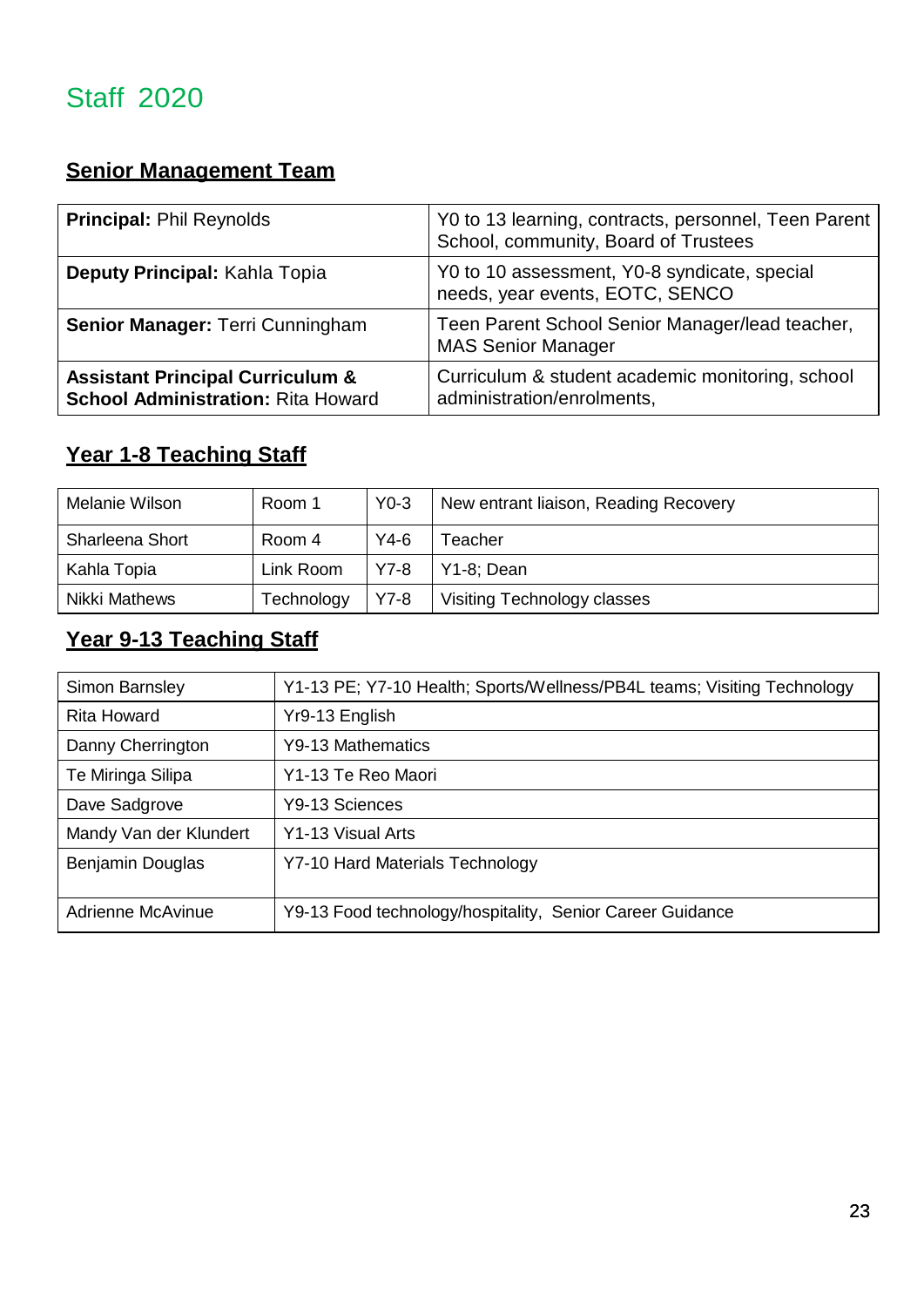## **He Matariki Teen Parent School (TPS)**

He Matariki (Raumanga behind North Tech) is a new purpose-built facility, a department of our school since 2006. We operate as one school across two campuses.

| Terri Cunningham        | <b>Teen Parent Unit Manager</b>                             |
|-------------------------|-------------------------------------------------------------|
| Muriel Willem           | Careers Education, Gateway, Early Childhood Education, STAR |
| <b>Carolyn Saunders</b> | Administrator                                               |
| Michelle Groome         | Mathematics, Science                                        |
| <b>Kerry Pachal</b>     | English                                                     |
| Jessica Collins         | Te Reo, The Arts, Parenting, Sport and Recreation           |
|                         |                                                             |

## **Support Staff**

| David Thonig                  | Caretaker / grounds                        |
|-------------------------------|--------------------------------------------|
| Daphne Nikora, Leanne Ansell  | <b>Cleaners</b>                            |
| Rangi Tuhiwai, Karen Sadgrove | Clerical, library and administration staff |

## **Agency Support**

| At-risk Youth | FamilyWorks; Campus Cop and Rubicon; CYF; WINZ; Y-Dub             |
|---------------|-------------------------------------------------------------------|
| Health        | PHN: Manaia PHO; Dental/Hearing/Vision Services; Te Roopu Kimiora |
| Learning      | Team Solutions; RTLB Cluster; RTLit Cluster; GSE; YTS; North Tech |
| Environmental | <b>Northland Regional Council</b>                                 |
| Professional  | Team Solutions; Ministry of Education; ERO (Auckland)             |